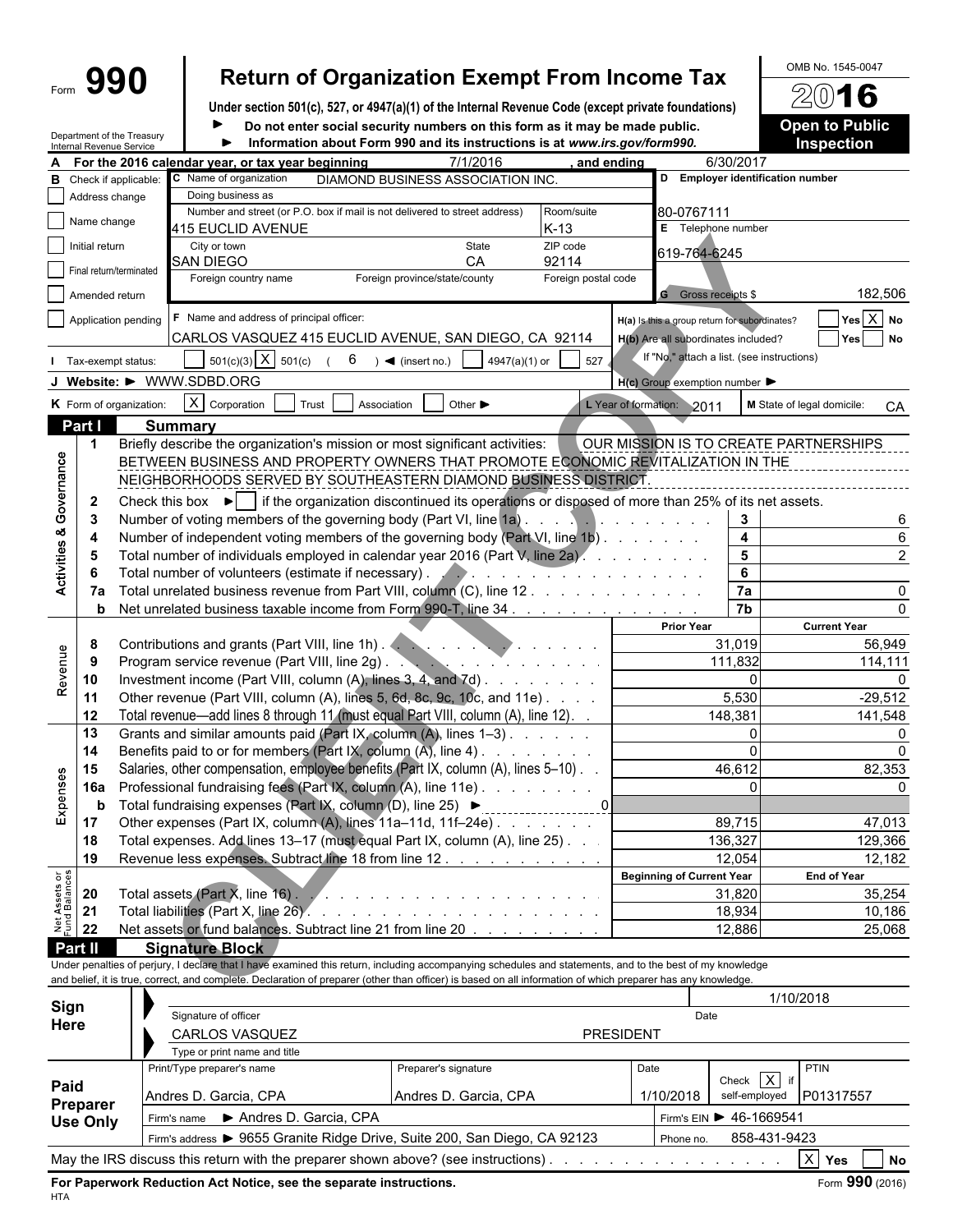|    | Form 990 (2016) | DIAMOND BUSINESS ASSOCIATION INC.                                                                                                                                                                                                                                                                                                                                                                                                                                                                                                                                                                                                                                                                  |                                                            |                   |               | 80-0767111 | Page 2 |
|----|-----------------|----------------------------------------------------------------------------------------------------------------------------------------------------------------------------------------------------------------------------------------------------------------------------------------------------------------------------------------------------------------------------------------------------------------------------------------------------------------------------------------------------------------------------------------------------------------------------------------------------------------------------------------------------------------------------------------------------|------------------------------------------------------------|-------------------|---------------|------------|--------|
|    | Part III        | <b>Statement of Program Service Accomplishments</b>                                                                                                                                                                                                                                                                                                                                                                                                                                                                                                                                                                                                                                                |                                                            |                   |               |            |        |
|    |                 | Check if Schedule O contains a response or note to any line in this Part III                                                                                                                                                                                                                                                                                                                                                                                                                                                                                                                                                                                                                       |                                                            |                   |               |            |        |
|    | DISTRICT.       | Briefly describe the organization's mission:<br>OUR MISSION IS TO CREATE PARTNERSHIPS BETWEEN BUSINESS AND PROPERTY OWNERS THAT PROMOTE<br>ECONOMIC REVITALIZATION IN THE NEIGHBORHOODS SERVED BY SOUTHEASTERN DIAMOND BUSINESS                                                                                                                                                                                                                                                                                                                                                                                                                                                                    |                                                            |                   |               |            |        |
|    |                 | Did the organization undertake any significant program services during the year which were not listed on<br>If "Yes," describe these new services on Schedule O.                                                                                                                                                                                                                                                                                                                                                                                                                                                                                                                                   |                                                            |                   |               |            | $X$ No |
|    |                 | Did the organization cease conducting, or make significant changes in how it conducts, any program<br>If "Yes," describe these changes on Schedule O.                                                                                                                                                                                                                                                                                                                                                                                                                                                                                                                                              |                                                            |                   |               | Yes        | $X$ No |
|    |                 | Describe the organization's program service accomplishments for each of its three largest program services, as measured by<br>expenses. Section 501(c)(3) and 501(c)(4) organizations are required to report the amount of grants and allocations to others,<br>the total expenses, and revenue, if any, for each program service reported.                                                                                                                                                                                                                                                                                                                                                        |                                                            |                   |               |            |        |
| 4a | (Code:          | ) (Expenses \$<br>DESIGN and STREETSCAPE: Custom banners displayed on light poles in the Diamond District, with four<br>distinct themes throughout the year, including Shop Local Shop Diamond Campaign, Holiday Theme,<br>Graffiti Art, Taste of the Diamond, Diamond Street Festival, the San Diego County Fair, and Love<br>Live Laugh Learn. Installed holiday lights over three bridges. . Projects in process include<br>promotion of City of San Diego Storefront Improvement Program. Collaborated with community<br>partners for installation of crosswalk; Organized District 4 Homeless Count; Hosted Business<br>corridor clean-up, a Bike to Work Pit Stop and a Bike-In Movie Night. | including grants of \$                                     |                   | Revenue \$    |            |        |
|    |                 |                                                                                                                                                                                                                                                                                                                                                                                                                                                                                                                                                                                                                                                                                                    |                                                            |                   |               |            |        |
| 4b |                 | $(Code:$ (Code: $(Coc:$<br>MARKETING and BUSINESS OUTREACH: Maintained online Internet marketing presence via website,<br>Facebook page, Twitter, Instagram, Flickr, Klout and Constant Contact Email Marketing. Continued<br>developing website with interactive business directory. Printed 2,000 Business Directories; Held<br>2 Mixes & 6 Workshops and Produced the Dine Diamond brochure (restaurant directory). Coordinated<br>Small Business Saturday event and two grand openings for new businesses.                                                                                                                                                                                     | including grants of \$ _____________________ ) (Revenue \$ |                   |               |            |        |
| 4с | (Code:          | (Expenses \$<br>SPECIAL EVENTS: Planned and hosted Fourth Annual Taste of the Diamond in October 2016. Planned<br>and hosted the Third Annual Bridge Lighting Ceremony. Planned and hosted the Second Annual<br>Diamond Street Festival and Custom Car Show in July 2016. Planned and hosted the Food Truck and<br>Music Festival in June 2017.                                                                                                                                                                                                                                                                                                                                                    | including grants of \$                                     |                   | ) (Revenue \$ |            |        |
| 4d | (Expenses \$    | Other program services. (Describe in Schedule O.)<br>0 including grants of \$<br>4e Total program service expenses                                                                                                                                                                                                                                                                                                                                                                                                                                                                                                                                                                                 | O                                                          | $0$ ) (Revenue \$ |               | 0          |        |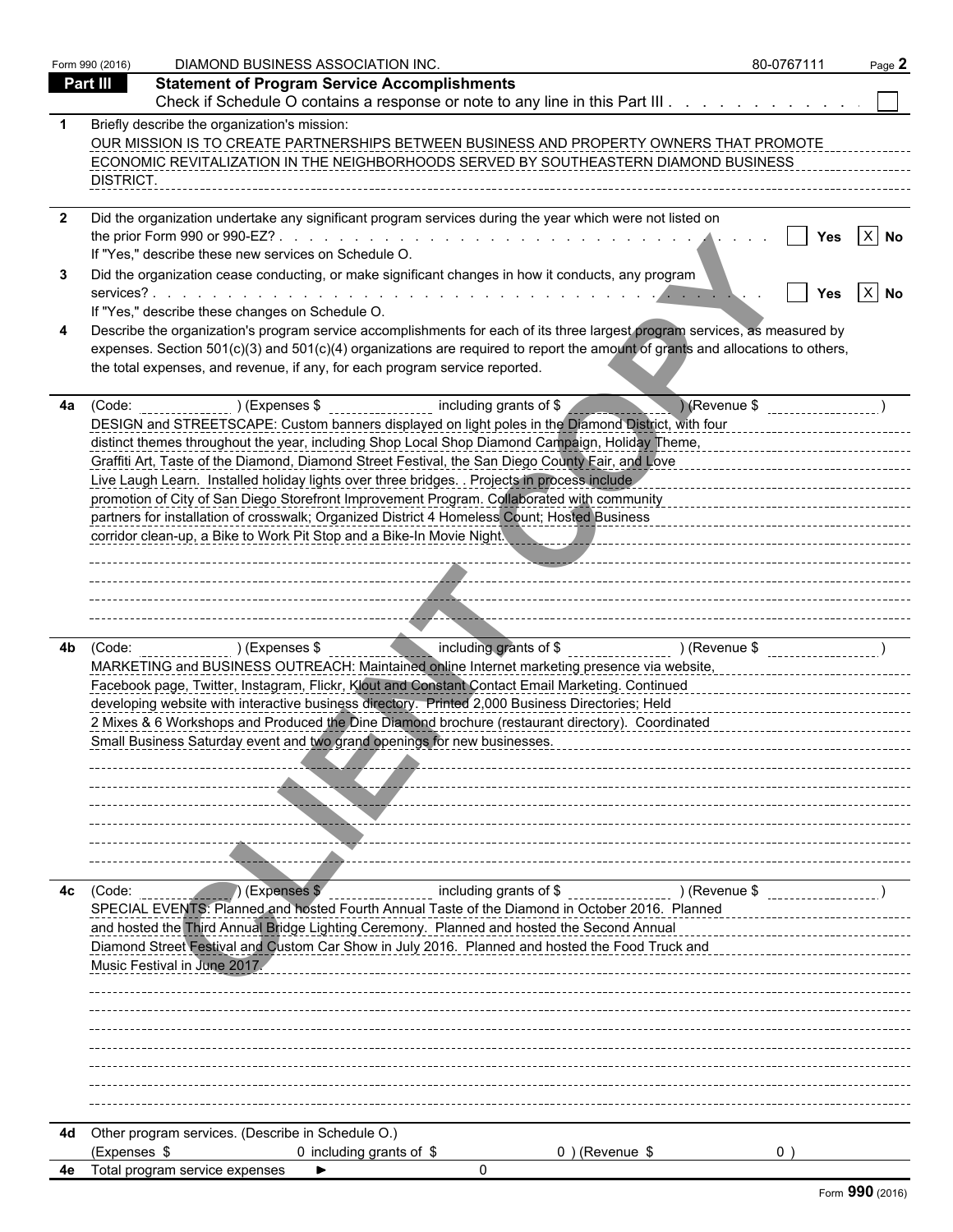Form 990 (2016) DIAMOND BUSINESS ASSOCIATION INC. 80-0767111 Page **3**

| Part IV | <b>Checklist of Required Schedules</b>                                                                                                                                                                                                                      |                 |              |              |
|---------|-------------------------------------------------------------------------------------------------------------------------------------------------------------------------------------------------------------------------------------------------------------|-----------------|--------------|--------------|
|         |                                                                                                                                                                                                                                                             |                 | <b>Yes</b>   | No           |
|         | 1 Is the organization described in section $501(c)(3)$ or $4947(a)(1)$ (other than a private foundation)? If "Yes,"                                                                                                                                         |                 |              |              |
|         | complete Schedule A<br>the contract of the contract of the contract of the contract of the contract of the contract of the contract of                                                                                                                      |                 |              | X            |
|         | Is the organization required to complete Schedule B, Schedule of Contributors (see instructions)?                                                                                                                                                           | $\mathbf{2}$    |              | $\times$     |
|         | Did the organization engage in direct or indirect political campaign activities on behalf of or in opposition to                                                                                                                                            |                 |              |              |
|         |                                                                                                                                                                                                                                                             | $\mathbf{3}$    |              | $\mathsf{X}$ |
|         | Section 501(c)(3) organizations. Did the organization engage in lobbying activities, or have a section 501(h)                                                                                                                                               | $\overline{4}$  |              |              |
| 5.      | Is the organization a section $501(c)(4)$ , $501(c)(5)$ , or $501(c)(6)$ organization that receives membership dues,<br>assessments, or similar amounts as defined in Revenue Procedure 98-19? If "Yes," complete Schedule C,<br>Part III $\cdots$ $\cdots$ | 5               |              | $\mathsf{X}$ |
|         | Did the organization maintain any donor advised funds or any similar funds or accounts for which donors                                                                                                                                                     |                 |              |              |
|         | have the right to provide advice on the distribution or investment of amounts in such funds or accounts? If                                                                                                                                                 | 6               |              | $\mathsf{X}$ |
|         | Did the organization receive or hold a conservation easement, including easements to preserve open space,<br>the environment, historic land areas, or historic structures? If "Yes," complete Schedule D, Part II'.                                         |                 |              | $\mathsf{X}$ |
|         | Did the organization maintain collections of works of art, historical treasures, or other similar assets? If "Yes,"                                                                                                                                         | 8               |              | $\mathsf{X}$ |
|         | Did the organization report an amount in Part X, line 21, for escrow or custodial account liability, serve as a<br>custodian for amounts not listed in Part X; or provide credit counseling, debt management, credit repair, or debt                        |                 |              |              |
|         |                                                                                                                                                                                                                                                             | 9               |              | $\mathsf{X}$ |
| 10      | Did the organization, directly or through a related organization, hold assets in temporarily restricted<br>endowments, permanent endowments, or quasi-endowments? If "Yes," complete Schedule D, Part V.                                                    | 10              |              | $\times$     |
|         | 11 If the organization's answer to any of the following questions is "Yes," then complete Schedule D, Parts VI,<br>VII, VIII, IX, or X as applicable.                                                                                                       |                 |              |              |
|         | a Did the organization report an amount for land, buildings, and equipment in Part X, line 10? If "Yes," complete                                                                                                                                           | 11a             |              | X            |
|         | <b>b</b> Did the organization report an amount for investments-other securities in Part X, line 12 that is 5% or more<br>of its total assets reported in Part X, line 16? If "Yes," complete Schedule D, Part VII.                                          | 11 <sub>b</sub> |              | $\mathsf{X}$ |
|         | c Did the organization report an amount for investments—program related in Part X, line 13 that is 5% or more<br>of its total assets reported in Part X, line 16? If "Yes," complete Schedule D, Part VIII.                                                 | 11c             |              | $\mathsf{X}$ |
|         | d Did the organization report an amount for other assets in Part X, line 15 that is 5% or more of its total assets<br>reported in Part X, line 16? If "Yes," complete Schedule D, Part IX. Automas Assets Assets Assets Assets Asset                        | $ 11d  \times$  |              |              |
|         | e Did the organization report an amount for other liabilities in Part X, line 25? If "Yes," complete Schedule D, Part X.                                                                                                                                    | 11e             |              | $\mathsf{X}$ |
|         | f Did the organization's separate or consolidated financial statements for the tax year include a footnote that addresses<br>the organization's liability for uncertain tax positions under FIN 48 (ASC 740)? If "Yes," complete Schedule D, Part X.        | 11f             |              | X            |
|         | 12a Did the organization obtain separate, independent audited financial statements for the tax year? If "Yes," complete                                                                                                                                     |                 |              |              |
|         | Schedule D, Parts XI and XII. New York March 2014 (1996) and the Contract of the Contract of the Contract of the Contract of the Contract of the Contract of the Contract of the Contract of the Contract of the Contract of t                              | $12a \mid X$    |              |              |
|         | b Was the organization included in consolidated, independent audited financial statements for the tax year? If "Yes,"                                                                                                                                       |                 |              |              |
|         | and if the organization answered "No" to line 12a, then completing Schedule D, Parts XI and XII is optional                                                                                                                                                 | 12 <sub>b</sub> |              | X            |
|         | 13 Is the organization a school described in section 170(b)(1)(A)(ii)? If "Yes," complete Schedule E.                                                                                                                                                       | 13              |              | $\mathsf{X}$ |
|         | 14a Did the organization maintain an office, employees, or agents outside of the United States?                                                                                                                                                             | 14a             |              | $\mathsf{X}$ |
|         | <b>b</b> Did the organization have aggregate revenues or expenses of more than \$10,000 from grantmaking,<br>fundraising, business, investment, and program service activities outside the United States, or aggregate                                      |                 |              |              |
|         | foreign investments valued at \$100,000 or more? If "Yes," complete Schedule F, Parts I and IV.                                                                                                                                                             | 14 <sub>b</sub> |              | $\mathsf{X}$ |
| 15      | Did the organization report on Part IX, column (A), line 3, more than \$5,000 of grants or other assistance to or                                                                                                                                           | 15              |              | $\mathsf{X}$ |
| 16      | Did the organization report on Part IX, column (A), line 3, more than \$5,000 of aggregate grants or other<br>assistance to or for foreign individuals? If "Yes," complete Schedule F, Parts III and IV.                                                    | 16              |              | $\mathsf{X}$ |
| 17      | Did the organization report a total of more than \$15,000 of expenses for professional fundraising services<br>on Part IX, column (A), lines 6 and 11e? If "Yes," complete Schedule G, Part I (see instructions).                                           | 17              |              | $\mathsf{X}$ |
| 18      | Did the organization report more than \$15,000 total of fundraising event gross income and contributions on                                                                                                                                                 | 18              | $\mathsf{X}$ |              |
| 19      | Did the organization report more than \$15,000 of gross income from gaming activities on Part VIII, line 9a?                                                                                                                                                | 19              |              | $\times$     |

Form **990** (2016)

| orm 990 (2016) |
|----------------|
|----------------|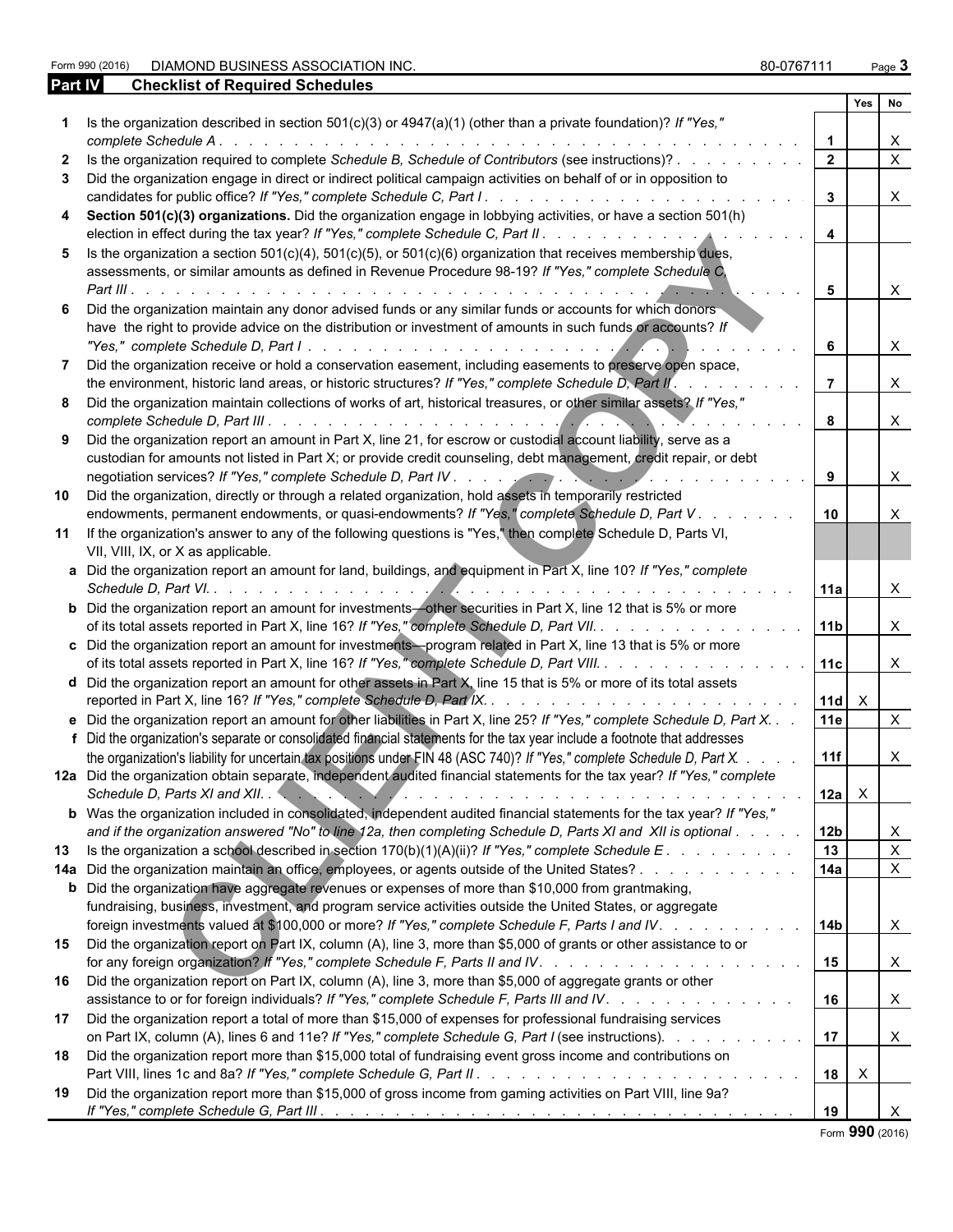|           |                                                                                                                                                                                                                                                                                                                                                               |                        | Yes | <b>No</b>                 |  |
|-----------|---------------------------------------------------------------------------------------------------------------------------------------------------------------------------------------------------------------------------------------------------------------------------------------------------------------------------------------------------------------|------------------------|-----|---------------------------|--|
|           | 20a Did the organization operate one or more hospital facilities? If "Yes," complete Schedule H                                                                                                                                                                                                                                                               | 20a                    |     | $\times$                  |  |
|           | b If "Yes" to line 20a, did the organization attach a copy of its audited financial statements to this return?.                                                                                                                                                                                                                                               | 20b                    |     |                           |  |
|           | 21 Did the organization report more than \$5,000 of grants or other assistance to any domestic organization or<br>domestic government on Part IX, column (A), line 1? If "Yes," complete Schedule I, Parts I and II.                                                                                                                                          | 21                     |     | $\times$                  |  |
|           | 22 Did the organization report more than \$5,000 of grants or other assistance to or for domestic individuals on<br>Part IX, column (A), line 2? If "Yes," complete Schedule I, Parts I and III.                                                                                                                                                              | 22                     |     | $\boldsymbol{\mathsf{X}}$ |  |
|           | 23 Did the organization answer "Yes" to Part VII, Section A, line 3, 4, or 5 about compensation of the<br>organization's current and former officers, directors, trustees, key employees, and highest compensated<br>employees? If "Yes," complete Schedule J.<br>de la caractería de la caractería de la caractería de                                       | 23                     |     | X                         |  |
|           | 24a Did the organization have a tax-exempt bond issue with an outstanding principal amount of more than<br>\$100,000 as of the last day of the year, that was issued after December 31, 2002? If "Yes," answer lines                                                                                                                                          |                        |     |                           |  |
|           | 24b through 24d and complete Schedule K. If "No," go to line 25a<br>b Did the organization invest any proceeds of tax-exempt bonds beyond a temporary period exception?<br>c Did the organization maintain an escrow account other than a refunding escrow at any time during the year                                                                        | 24a<br>24 <sub>b</sub> |     | X                         |  |
|           | to defease any tax-exempt bonds?.<br>d Did the organization act as an "on behalf of" issuer for bonds outstanding at any time during the year?.                                                                                                                                                                                                               | 24c<br><b>24d</b>      |     |                           |  |
|           | 25a Section 501(c)(3), 501(c)(4), and 501(c)(29) organizations. Did the organization engage in an excess benefit<br>transaction with a disqualified person during the year? If "Yes," complete Schedule L, Part I,                                                                                                                                            | 25a                    |     |                           |  |
|           | <b>b</b> Is the organization aware that it engaged in an excess benefit transaction with a disqualified person in a<br>prior year, and that the transaction has not been reported on any of the organization's prior Forms 990 or                                                                                                                             |                        |     |                           |  |
| 26        | Did the organization report any amount on Part X, line 5, 6, or 22 for receivables from or payables to any<br>current or former officers, directors, trustees, key employees, highest compensated employees, or                                                                                                                                               | 25 <sub>b</sub>        |     |                           |  |
| 27        | Did the organization provide a grant or other assistance to an officer, director, trustee, key employee,                                                                                                                                                                                                                                                      | 26                     |     | X                         |  |
|           | substantial contributor or employee thereof, a grant selection committee member, or to a 35% controlled<br>entity or family member of any of these persons? If "Yes," complete Schedule L, Part III                                                                                                                                                           | 27                     |     |                           |  |
|           | 28 Was the organization a party to a business transaction with one of the following parties (see Schedule L,<br>Part IV instructions for applicable filing thresholds, conditions, and exceptions):<br>a A current or former officer, director, trustee, or key employee? If "Yes," complete Schedule L, Part IV.                                             | <b>28a</b>             |     | X                         |  |
|           | <b>b</b> A family member of a current or former officer, director, trustee, or key employee? If "Yes," complete<br>Schedule L, Part IV.                                                                                                                                                                                                                       | 28b                    |     | X                         |  |
|           | c An entity of which a current or former officer, director, trustee, or key employee (or a family member thereof)<br>was an officer, director, trustee, or direct or indirect owner? If "Yes," complete Schedule L, Part IV.                                                                                                                                  | <b>28c</b>             |     | X                         |  |
| 29.<br>30 | Did the organization receive more than \$25,000 in non-cash contributions? If "Yes," complete Schedule M.<br>Did the organization receive contributions of art, historical treasures, or other similar assets, or qualified                                                                                                                                   | 29<br>30               |     | $\mathsf{X}$              |  |
| -31       | Did the organization liquidate, terminate, or dissolve and cease operations? If "Yes," complete Schedule N,                                                                                                                                                                                                                                                   | 31                     |     | $\lambda$<br>$\times$     |  |
| 32        | Did the organization sell, exchange, dispose of, or transfer more than 25% of its net assets?                                                                                                                                                                                                                                                                 | 32                     |     | X                         |  |
| 33        | Did the organization own 100% of an entity disregarded as separate from the organization under Regulations<br>34 Was the organization related to any tax-exempt or taxable entity? If "Yes," complete Schedule R, Part II,                                                                                                                                    | 33                     |     | $\times$                  |  |
|           | 35a Did the organization have a controlled entity within the meaning of section 512(b)(13)?                                                                                                                                                                                                                                                                   | 34<br>35a              |     | $\mathsf{X}$              |  |
|           | b If "Yes" to line 35a, did the organization receive any payment from or engage in any transaction with a controlled<br>entity within the meaning of section 512(b)(13)? If "Yes," complete Schedule R, Part V, line 2                                                                                                                                        | 35b                    |     |                           |  |
|           | 36 Section 501(c)(3) organizations. Did the organization make any transfers to an exempt non-charitable related                                                                                                                                                                                                                                               | 36                     |     |                           |  |
| 37        | Did the organization conduct more than 5% of its activities through an entity that is not a related organization<br>and that is treated as a partnership for federal income tax purposes? If "Yes," complete Schedule R, Part<br>VI.<br>المتحالف والمتحال والمتحال والمتحال والمتحال والمتحال والمتحال والمتحال والمتحال والمتحال والمتحال والمتحال والمتحالة | 37                     |     | X                         |  |
| 38        | Did the organization complete Schedule O and provide explanations in Schedule O for Part VI, lines 11b and                                                                                                                                                                                                                                                    | 38                     |     |                           |  |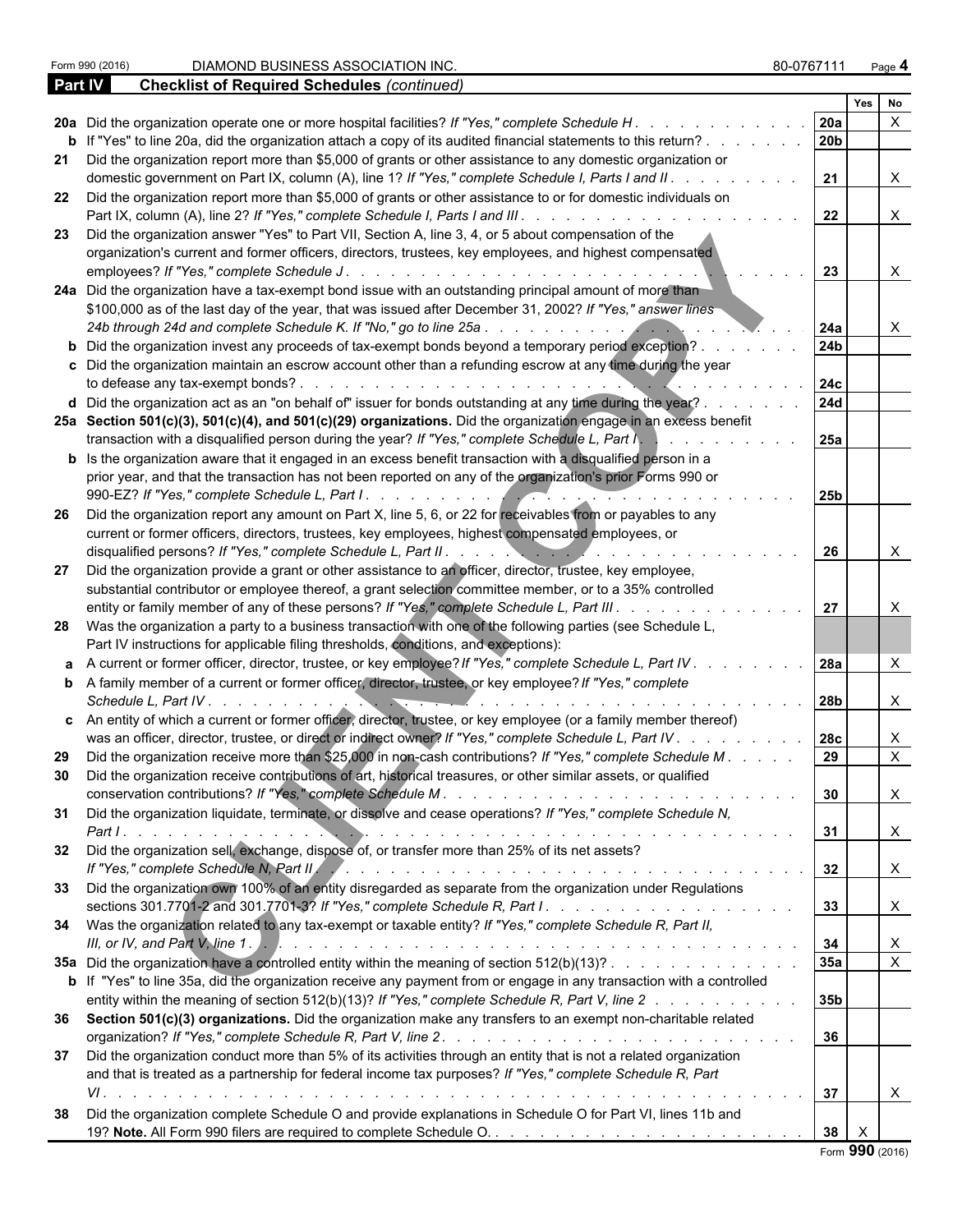|               | Form 990 (2016) | DIAMOND BUSINESS ASSOCIATION INC.                                                                                                                                                                                                      | 80-0767111           | Page $5$         |  |
|---------------|-----------------|----------------------------------------------------------------------------------------------------------------------------------------------------------------------------------------------------------------------------------------|----------------------|------------------|--|
| <b>Part V</b> |                 | <b>Statements Regarding Other IRS Filings and Tax Compliance</b>                                                                                                                                                                       |                      |                  |  |
|               |                 | Check if Schedule O contains a response or note to any line in this Part V                                                                                                                                                             |                      |                  |  |
|               |                 |                                                                                                                                                                                                                                        |                      | Yes<br><b>No</b> |  |
|               |                 |                                                                                                                                                                                                                                        |                      |                  |  |
|               |                 | 1a<br>Enter the number reported in Box 3 of Form 1096. Enter -0- if not applicable<br>1 <sub>b</sub>                                                                                                                                   |                      |                  |  |
|               |                 | Enter the number of Forms W-2G included in line 1a. Enter -0- if not applicable                                                                                                                                                        |                      |                  |  |
| C             |                 | Did the organization comply with backup withholding rules for reportable payments to vendors and reportable                                                                                                                            |                      |                  |  |
|               |                 |                                                                                                                                                                                                                                        | $\mathsf{X}$<br>1c l |                  |  |
|               |                 | 2a Enter the number of employees reported on Form W-3, Transmittal of Wage and Tax                                                                                                                                                     |                      |                  |  |
|               |                 | Statements, filed for the calendar year ending with or within the year covered by this return .<br>2a                                                                                                                                  |                      |                  |  |
|               |                 | <b>b</b> If at least one is reported on line 2a, did the organization file all required federal employment tax returns?                                                                                                                | 2b<br>$\times$       |                  |  |
|               |                 | Note. If the sum of lines 1a and 2a is greater than 250, you may be required to e-file. (see instructions)                                                                                                                             |                      |                  |  |
| За            |                 | Did the organization have unrelated business gross income of \$1,000 or more during the year?                                                                                                                                          | 3a                   |                  |  |
|               |                 | If "Yes," has it filed a Form 990-T for this year? If "No" to line 3b, provide an explanation in Schedule O.                                                                                                                           | 3 <sub>b</sub>       |                  |  |
| 4a            |                 | At any time during the calendar year, did the organization have an interest in, or a signature or other authority                                                                                                                      |                      |                  |  |
|               |                 | over, a financial account in a foreign country (such as a bank account, securities account, or other financial                                                                                                                         |                      |                  |  |
|               | account)?.      |                                                                                                                                                                                                                                        | 4a                   |                  |  |
|               |                 | <b>b</b> If "Yes," enter the name of the foreign country: I                                                                                                                                                                            |                      |                  |  |
|               |                 | See instructions for filing requirements for FinCEN Form 114, Report of Foreign Bank and Financial Accounts                                                                                                                            |                      |                  |  |
|               | (FBAR).         |                                                                                                                                                                                                                                        |                      |                  |  |
|               |                 | 5a Was the organization a party to a prohibited tax shelter transaction at any time during the tax year?.                                                                                                                              | 5a                   |                  |  |
|               |                 | Did any taxable party notify the organization that it was or is a party to a prohibited tax shelter transaction?                                                                                                                       | 5 <sub>b</sub>       |                  |  |
|               |                 | If "Yes" to line 5a or 5b, did the organization file Form 8886-T?                                                                                                                                                                      | 5 <sub>c</sub>       |                  |  |
| 6а            |                 | Does the organization have annual gross receipts that are normally greater than \$100,000, and did the                                                                                                                                 |                      |                  |  |
|               |                 | organization solicit any contributions that were not tax deductible as charitable contributions?.                                                                                                                                      | 6а                   | X                |  |
|               |                 | <b>b</b> If "Yes," did the organization include with every solicitation an express statement that such contributions or                                                                                                                |                      |                  |  |
|               |                 | gifts were not tax deductible?.                                                                                                                                                                                                        | 6b.                  |                  |  |
|               |                 | Organizations that may receive deductible contributions under section 170(c).                                                                                                                                                          |                      |                  |  |
|               |                 | Did the organization receive a payment in excess of \$75 made partly as a contribution and partly for goods                                                                                                                            |                      |                  |  |
|               |                 | and services provided to the payor?.<br><u>All Communications and the second second second second second second second second second second second second</u>                                                                          | 7a                   |                  |  |
|               |                 | "Yes," did the organization notify the donor of the value of the goods or services provided?                                                                                                                                           | 7 <sub>b</sub>       |                  |  |
|               |                 | Did the organization sell, exchange, or otherwise dispose of tangible personal property for which it was                                                                                                                               |                      |                  |  |
|               |                 | required to file Form 8282?                                                                                                                                                                                                            | 7c                   |                  |  |
|               |                 | <b>7d</b><br>"Yes," indicate the number of Forms 8282 filed during the year                                                                                                                                                            |                      |                  |  |
|               |                 | Did the organization receive any funds, directly or indirectly, to pay premiums on a personal benefit contract?                                                                                                                        | 7e                   |                  |  |
|               |                 | Did the organization, during the year, pay premiums, directly or indirectly, on a personal benefit contract? .                                                                                                                         | 7f                   |                  |  |
|               |                 | If the organization received a contribution of qualified intellectual property, did the organization file Form 8899 as required?.                                                                                                      | 7g                   |                  |  |
|               |                 | If the organization received a contribution of cars, boats, airplanes, or other vehicles, did the organization file a Form 1098-C?.                                                                                                    | 7h                   |                  |  |
| 8             |                 | Sponsoring organizations maintaining donor advised funds. Did a donor advised fund maintained by the                                                                                                                                   |                      |                  |  |
|               |                 | sponsoring organization have excess business holdings at any time during the year?                                                                                                                                                     | 8                    |                  |  |
| 9             |                 | Sponsoring organizations maintaining donor advised funds.                                                                                                                                                                              |                      |                  |  |
| а             |                 | Did the sponsoring organization make any taxable distributions under section 4966?                                                                                                                                                     | 9a                   |                  |  |
| b             |                 | Did the sponsoring organization make a distribution to a donor, donor advisor, or related person?                                                                                                                                      | 9 <sub>b</sub>       |                  |  |
| 10            |                 | Section 501(c)(7) organizations. Entery                                                                                                                                                                                                |                      |                  |  |
| а             |                 | 10a<br>Initiation fees and capital contributions included on Part VIII, line 12                                                                                                                                                        |                      |                  |  |
|               |                 | 10 <sub>b</sub><br>Gross receipts, included on Form 990, Part VIII, line 12, for public use of club facilities                                                                                                                         |                      |                  |  |
| 11            |                 | Section 501(c)(12) organizations. Enter:                                                                                                                                                                                               |                      |                  |  |
| а             |                 | 11a                                                                                                                                                                                                                                    |                      |                  |  |
|               |                 | Gross income from other sources (Do not net amounts due or paid to other sources                                                                                                                                                       |                      |                  |  |
|               |                 | against amounts due or received from them.). The state of the state of the state of the state of the state of the state of the state of the state of the state of the state of the state of the state of the state of the stat<br> 11b |                      |                  |  |
|               |                 | Section 4947(a)(1) non-exempt charitable trusts. Is the organization filing Form 990 in lieu of Form 1041?                                                                                                                             | 12a                  |                  |  |
| 12a           |                 | 12 <sub>b</sub>                                                                                                                                                                                                                        |                      |                  |  |
| $\mathbf b$   |                 | If "Yes," enter the amount of tax-exempt interest received or accrued during the year                                                                                                                                                  |                      |                  |  |
| 13            |                 | Section 501(c)(29) qualified nonprofit health insurance issuers.                                                                                                                                                                       | 13a                  |                  |  |
|               |                 | a Is the organization licensed to issue qualified health plans in more than one state?                                                                                                                                                 |                      |                  |  |
|               |                 | Note. See the instructions for additional information the organization must report on Schedule O.                                                                                                                                      |                      |                  |  |
|               |                 | <b>b</b> Enter the amount of reserves the organization is required to maintain by the states in which                                                                                                                                  |                      |                  |  |
|               |                 | 13b                                                                                                                                                                                                                                    |                      |                  |  |
| C             |                 | 13 <sub>c</sub>                                                                                                                                                                                                                        |                      |                  |  |
| 14a           |                 | Did the organization receive any payments for indoor tanning services during the tax year?                                                                                                                                             | 14a                  |                  |  |
|               |                 | <b>b</b> If "Yes," has it filed a Form 720 to report these payments? If "No," provide an explanation in Schedule O.                                                                                                                    | 14 <sub>b</sub>      |                  |  |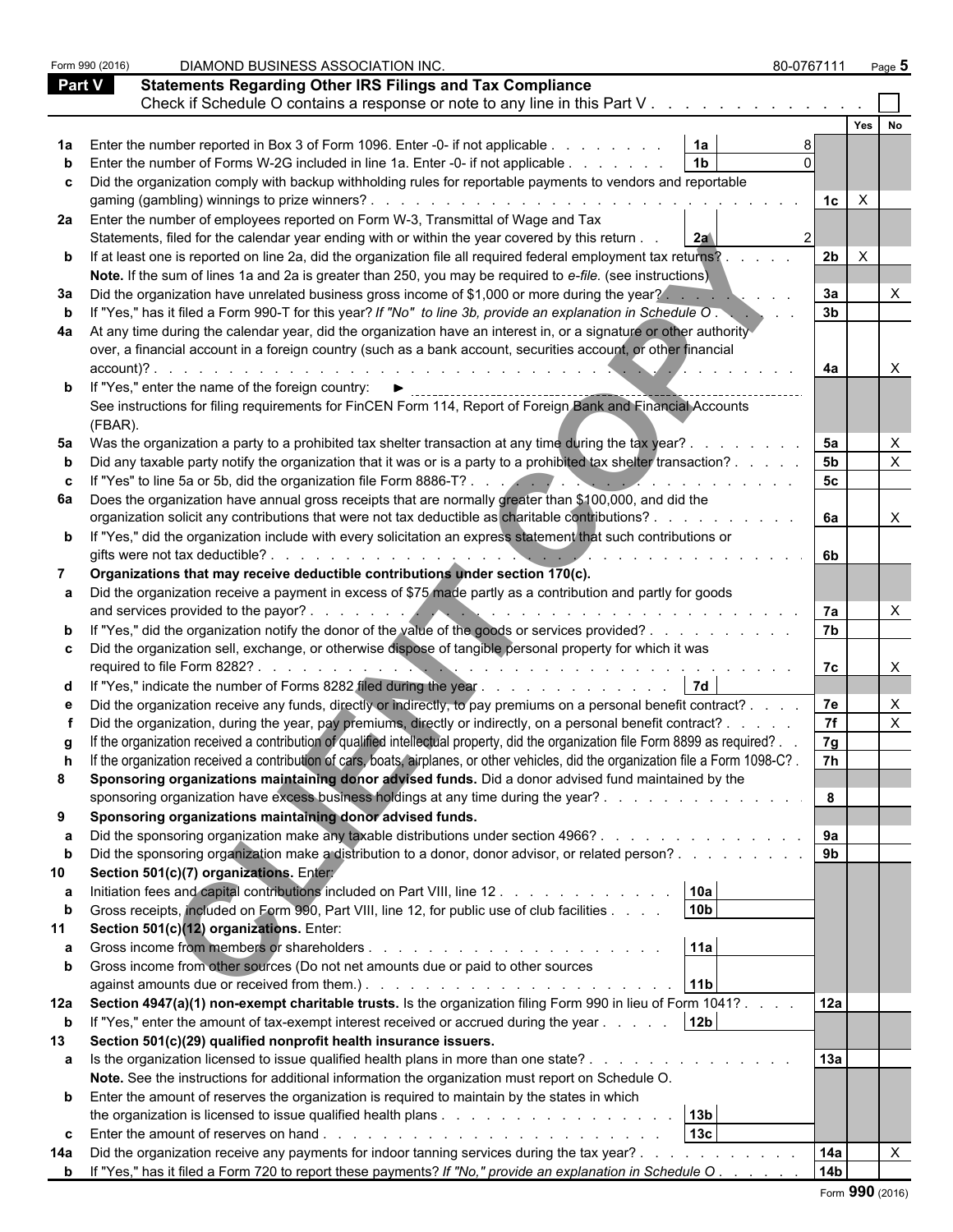| <b>Part VI</b> | Form 990 (2016)              | DIAMOND BUSINESS ASSOCIATION INC.<br>80-0767111<br>Governance, Management, and Disclosure For each "Yes" response to lines 2 through 7b below, and for a "No"<br>response to line 8a, 8b, or 10b below, describe the circumstances, processes, or changes in Schedule O. See instructions.<br>Check if Schedule O contains a response or note to any line in this Part VI. |                        |                              | Page $6$     |
|----------------|------------------------------|----------------------------------------------------------------------------------------------------------------------------------------------------------------------------------------------------------------------------------------------------------------------------------------------------------------------------------------------------------------------------|------------------------|------------------------------|--------------|
|                |                              | <b>Section A. Governing Body and Management</b>                                                                                                                                                                                                                                                                                                                            |                        |                              |              |
|                |                              |                                                                                                                                                                                                                                                                                                                                                                            |                        | Yes                          |              |
|                |                              | 1a Enter the number of voting members of the governing body at the end of the tax year.<br>1a<br>If there are material differences in voting rights among members of the governing body, or<br>if the governing body delegated broad authority to an executive committee or similar                                                                                        |                        |                              |              |
|                |                              | committee, explain in Schedule O.                                                                                                                                                                                                                                                                                                                                          |                        |                              |              |
|                |                              | Enter the number of voting members included in line 1a, above, who are independent.<br>Did any officer, director, trustee, or key employee have a family relationship or a business relationship with                                                                                                                                                                      | $\overline{2}$         |                              | X            |
|                |                              | Did the organization delegate control over management duties customarily performed by or under the direct<br>supervision of officers, directors, or trustees, or key employees to a management company or other person?                                                                                                                                                    | $\mathbf{3}$           |                              | X            |
|                |                              | Did the organization make any significant changes to its governing documents since the prior Form 990 was filed?                                                                                                                                                                                                                                                           | $\overline{4}$         |                              | $\mathsf{X}$ |
|                |                              | Did the organization become aware during the year of a significant diversion of the organization's assets?                                                                                                                                                                                                                                                                 | 5                      |                              | $\mathsf{X}$ |
|                |                              |                                                                                                                                                                                                                                                                                                                                                                            | 6                      |                              | $\mathsf{X}$ |
|                |                              | 7a Did the organization have members, stockholders, or other persons who had the power to elect or appoint                                                                                                                                                                                                                                                                 |                        |                              |              |
|                |                              |                                                                                                                                                                                                                                                                                                                                                                            | <b>7a</b>              |                              | $\mathsf{X}$ |
|                |                              | <b>b</b> Are any governance decisions of the organization reserved to (or subject to approval by) members,                                                                                                                                                                                                                                                                 |                        |                              |              |
|                |                              | Did the organization contemporaneously document the meetings held or written actions undertaken during                                                                                                                                                                                                                                                                     | 7b                     |                              | X            |
|                |                              | the year by the following:                                                                                                                                                                                                                                                                                                                                                 |                        |                              |              |
|                |                              |                                                                                                                                                                                                                                                                                                                                                                            | 8а                     | $\mathsf{X}$                 |              |
|                |                              | Each committee with authority to act on behalf of the governing body?<br>and the set of the set of the set of the set of the set of the set of the set of the set of the set of the set of the set of the set of the set of the                                                                                                                                            | 8 <sub>b</sub>         | $\mathsf{X}$                 |              |
|                |                              | Is there any officer, director, trustee, or key employee listed in Part VII, Section A, who cannot be reached                                                                                                                                                                                                                                                              |                        |                              |              |
|                |                              | at the organization's mailing address? If "Yes," provide the names and addresses in Schedule O.                                                                                                                                                                                                                                                                            | 9                      |                              |              |
|                |                              | Section B. Policies (This Section B requests information about policies not required by the Internal Revenue Code.)                                                                                                                                                                                                                                                        |                        |                              | Yes No       |
|                |                              |                                                                                                                                                                                                                                                                                                                                                                            | 10a                    |                              | $\times$     |
|                |                              | b If "Yes," did the organization have written policies and procedures governing the activities of such chapters,                                                                                                                                                                                                                                                           |                        |                              |              |
|                |                              | affiliates, and branches to ensure their operations are consistent with the organization's exempt purposes? .                                                                                                                                                                                                                                                              | 10 <sub>b</sub>        |                              |              |
|                |                              | 11a Has the organization provided a complete copy of this Form 990 to all members of its governing body before filing the form?.                                                                                                                                                                                                                                           | 11a                    |                              | $\times$     |
|                |                              | <b>b</b> Describe in Schedule O the process, if any, used by the organization to review this Form 990.                                                                                                                                                                                                                                                                     |                        |                              |              |
|                |                              | 12a Did the organization have a written conflict of interest policy? If "No," go to line 13.                                                                                                                                                                                                                                                                               | 12a<br>12 <sub>b</sub> | $\mathsf{X}$<br>$\mathsf{X}$ |              |
|                |                              | b Were officers, directors, or trustees, and key employees required to disclose annually interests that could give rise to conflicts?<br>c Did the organization regularly and consistently monitor and enforce compliance with the policy? If "Yes,"                                                                                                                       |                        |                              |              |
|                |                              | describe in Schedule O how this was done.                                                                                                                                                                                                                                                                                                                                  | 12c                    | $\mathsf{X}$                 |              |
| 13             |                              |                                                                                                                                                                                                                                                                                                                                                                            | 13                     |                              | $\mathsf{X}$ |
|                |                              | Did the organization have a written document retention and destruction policy?                                                                                                                                                                                                                                                                                             | 14                     |                              | $\mathsf{x}$ |
|                |                              | 15 Did the process for determining compensation of the following persons include a review and approval by<br>independent persons, comparability data, and contemporaneous substantiation of the deliberation and decision?                                                                                                                                                 |                        |                              |              |
|                |                              |                                                                                                                                                                                                                                                                                                                                                                            |                        |                              | $\times$     |
|                |                              |                                                                                                                                                                                                                                                                                                                                                                            | 15b                    |                              | $\mathsf{X}$ |
|                |                              | If "Yes" to line 15a or 15b, describe the process in Schedule O (see instructions).                                                                                                                                                                                                                                                                                        |                        |                              |              |
|                |                              | 16a Did the organization invest in, contribute assets to, or participate in a joint venture or similar arrangement                                                                                                                                                                                                                                                         |                        |                              |              |
|                |                              | with a taxable entity during the year?.<br>and the contract of the contract of the contract of the contract of the contract of the contract of the contract of the contract of the contract of the contract of the contract of the contract of the contract of the contra                                                                                                  | <b>16a</b>             |                              | X            |
|                |                              | <b>b</b> If "Yes," did the organization follow a written policy or procedure requiring the organization to evaluate its<br>participation in joint venture arrangements under applicable federal tax law, and take steps to safeguard                                                                                                                                       |                        |                              |              |
|                |                              |                                                                                                                                                                                                                                                                                                                                                                            | l 16b                  |                              |              |
|                | <b>Section C. Disclosure</b> |                                                                                                                                                                                                                                                                                                                                                                            |                        |                              |              |
| 17<br>18       |                              | List the states with which a copy of this Form 990 is required to be filed<br>$\triangleright$ CA<br>Section 6104 requires an organization to make its Forms 1023 (or 1024 if applicable), 990, and 990-T (Section 501(c)(3)s only)                                                                                                                                        |                        |                              |              |
|                |                              | available for public inspection. Indicate how you made these available. Check all that apply.                                                                                                                                                                                                                                                                              |                        |                              |              |
|                |                              | Another's website<br>X Upon request<br>Own website<br>Other (explain in Schedule O)                                                                                                                                                                                                                                                                                        |                        |                              |              |
| 19             |                              | Describe in Schedule O whether (and if so, how) the organization made its governing documents, conflict of interest policy, and                                                                                                                                                                                                                                            |                        |                              |              |
| 20             |                              | financial statements available to the public during the tax year.<br>State the name, address, and telephone number of the person who possesses the organization's books and records:<br><b>CARLOS VASQUEZ</b>                                                                                                                                                              |                        |                              |              |
|                |                              | 619-764-6245<br>415 EUCLID AVENUE, SAN DIEGO, CA 92114                                                                                                                                                                                                                                                                                                                     |                        |                              |              |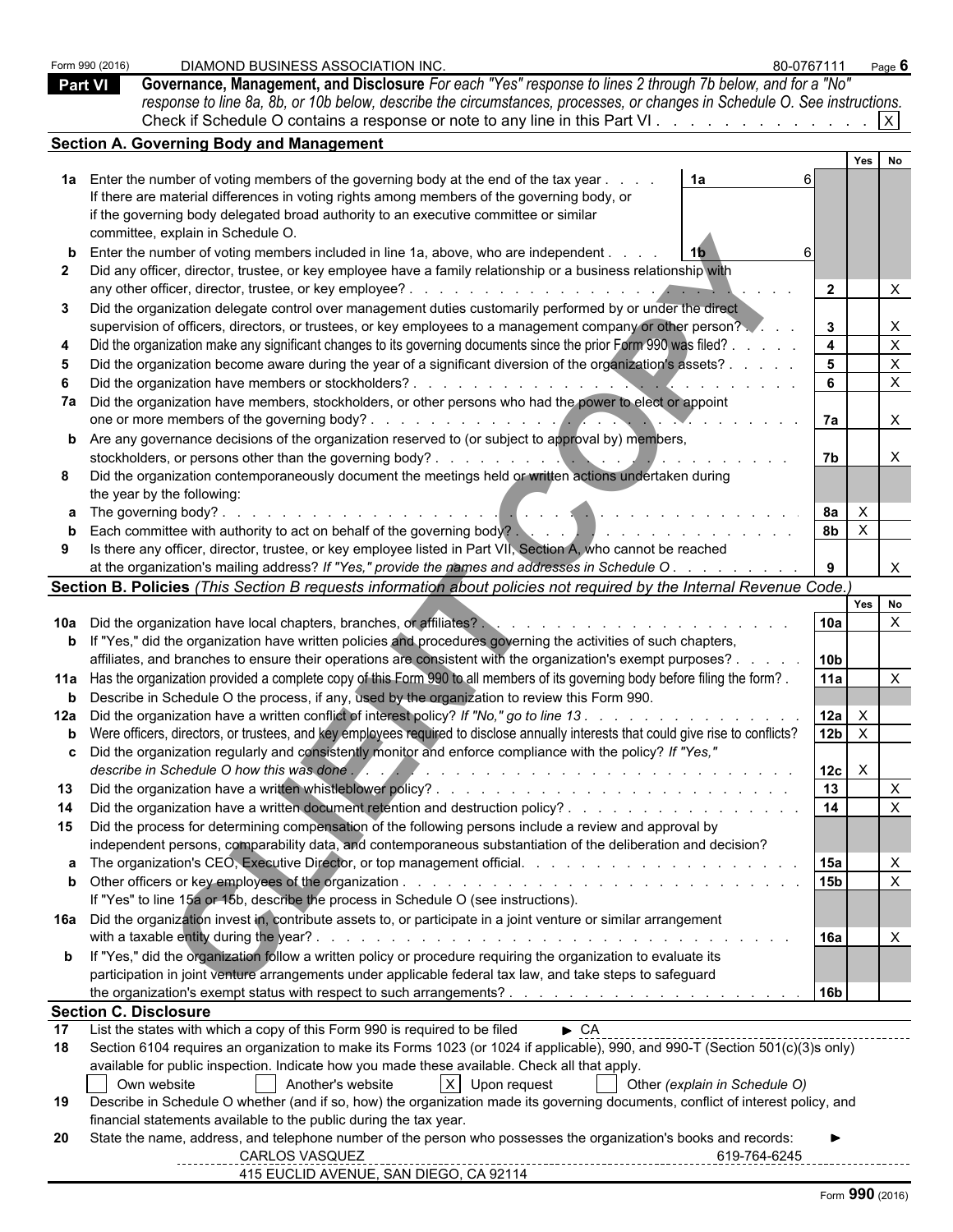| Form 990 (2016)   | DIAMOND BUSINESS ASSOCIATION INC.                                                                                                                                                                                            | 80-0767111 | Page |
|-------------------|------------------------------------------------------------------------------------------------------------------------------------------------------------------------------------------------------------------------------|------------|------|
| <b>Part VII</b>   | <b>Compensation of Officers, Directors, Trustees, Key Employees, Highest Compensated</b>                                                                                                                                     |            |      |
|                   | <b>Employees, and Independent Contractors</b><br>Check if Schedule O contains a response or note to any line in this Part VII.                                                                                               |            |      |
| <b>Section A.</b> | Officers, Directors, Trustees, Key Employees, and Highest Compensated Employees                                                                                                                                              |            |      |
|                   | -4 ≥ ∩econolette that the fight the component of the the Retrain Department of contract the collect of construction of the theory of the theory of the theory of the theory of the theory of the theory of the theory of the |            |      |

**1a** Complete this table for all persons required to be listed. Report compensation for the calendar year ending with or within the organization's tax year.

List all of the organization's **current** officers, directors, trustees (whether individuals or organizations), regardless of amount of compensation. Enter -0- in columns (D), (E), and (F) if no compensation was paid.

| List all of the organization's current key employees, if any. See instructions for definition of "key employee."<br>List the organization's five current highest compensated employees (other than an officer, director, trustee, or key employee)<br>who received reportable compensation (Box 5 of Form W-2 and/or Box 7 of Form 1099-MISC) of more than \$100,000 from the<br>organization and any related organizations. |                                                                |                                   |                          |          |              |                                                                                                 |               |                                           |                                                   |                                                                          |
|------------------------------------------------------------------------------------------------------------------------------------------------------------------------------------------------------------------------------------------------------------------------------------------------------------------------------------------------------------------------------------------------------------------------------|----------------------------------------------------------------|-----------------------------------|--------------------------|----------|--------------|-------------------------------------------------------------------------------------------------|---------------|-------------------------------------------|---------------------------------------------------|--------------------------------------------------------------------------|
| • List all of the organization's former officers, key employees, and highest compensated employees who received more than<br>\$100,000 of reportable compensation from the organization and any related organizations.                                                                                                                                                                                                       |                                                                |                                   |                          |          |              |                                                                                                 |               |                                           |                                                   |                                                                          |
| • List all of the organization's former directors or trustees that received, in the capacity as a former director or trustee of the<br>organization, more than \$10,000 of reportable compensation from the organization and any related organizations.                                                                                                                                                                      |                                                                |                                   |                          |          |              |                                                                                                 |               |                                           |                                                   |                                                                          |
| List persons in the following order: individual trustees or directors; institutional trustees; officers; key employees; highest<br>compensated employees; and former such persons.                                                                                                                                                                                                                                           |                                                                |                                   |                          |          |              |                                                                                                 |               |                                           |                                                   |                                                                          |
| Check this box if neither the organization nor any related organization compensated any current officer, director, or trustee.<br>$\times$                                                                                                                                                                                                                                                                                   |                                                                |                                   |                          |          |              |                                                                                                 |               |                                           |                                                   |                                                                          |
| (A)<br>Name and Title                                                                                                                                                                                                                                                                                                                                                                                                        | (B)<br>Average<br>hours per<br>week (list any                  |                                   |                          | Position | (C)          | (do not check more than one<br>box, unless person is both an<br>officer and a director/trustee) |               | (D)<br>Reportable<br>compensation<br>from | (E)<br>Reportable<br>compensation<br>from related | (F)<br>Estimated<br>amount of<br>other                                   |
|                                                                                                                                                                                                                                                                                                                                                                                                                              | hours for<br>related<br>organizations<br>below dotted<br>line) | or director<br>Individual trustee | Institutional<br>trustee | Officer  | Key employee | Highest compensated<br>employee                                                                 | <b>Former</b> | the<br>organization<br>(W-2/1099-MISC)    | organizations<br>(W-2/1099-MISC)                  | compensation<br>from the<br>organization<br>and related<br>organizations |
| (1) CARLOS VASQUEZ<br><b>PRESIDENT</b>                                                                                                                                                                                                                                                                                                                                                                                       | 2.00<br>0.00                                                   | X                                 |                          | X        |              |                                                                                                 |               | 0                                         | 0                                                 | 0                                                                        |
| (2) R. DANIEL HERNANDEZ<br><b>VICE PRESIDENT</b>                                                                                                                                                                                                                                                                                                                                                                             | 2.00<br>0.00                                                   | $\mathsf{X}$                      |                          | Χ        |              |                                                                                                 |               | 0                                         | 0                                                 | 0                                                                        |
| (3) MARION MCCORD<br><b>TREASURER</b>                                                                                                                                                                                                                                                                                                                                                                                        | 2.00<br>0.00                                                   | X                                 |                          | X        |              |                                                                                                 |               | 0                                         | 0                                                 | 0                                                                        |
| (4) RICHARD SEGES<br><b>SECRETARY</b>                                                                                                                                                                                                                                                                                                                                                                                        | 2.00<br>0.00                                                   | X                                 |                          | X        |              |                                                                                                 |               | 0                                         | 0                                                 | 0                                                                        |
| (5) DONALD CANTEEN<br><b>MEMBER</b>                                                                                                                                                                                                                                                                                                                                                                                          | 1.00<br>0.00                                                   | X                                 |                          |          |              |                                                                                                 |               | 0                                         | 0                                                 | 0                                                                        |
| (6) BARAA BRIAN MATY<br><b>MEMBER</b>                                                                                                                                                                                                                                                                                                                                                                                        | 1.00<br>0.00                                                   | X                                 |                          |          |              |                                                                                                 |               | 0                                         | 0                                                 | 0                                                                        |
| (7) HUGH MUHAMMAD<br><b>MEMBER</b>                                                                                                                                                                                                                                                                                                                                                                                           | 1.00<br>0.00                                                   | X                                 |                          |          |              |                                                                                                 |               | 0                                         | 0                                                 | 0                                                                        |
| (8)                                                                                                                                                                                                                                                                                                                                                                                                                          |                                                                |                                   |                          |          |              |                                                                                                 |               |                                           |                                                   |                                                                          |
| <u>__(9)</u>                                                                                                                                                                                                                                                                                                                                                                                                                 |                                                                |                                   |                          |          |              |                                                                                                 |               |                                           |                                                   |                                                                          |
| (10)                                                                                                                                                                                                                                                                                                                                                                                                                         |                                                                |                                   |                          |          |              |                                                                                                 |               |                                           |                                                   |                                                                          |
| (11)                                                                                                                                                                                                                                                                                                                                                                                                                         |                                                                |                                   |                          |          |              |                                                                                                 |               |                                           |                                                   |                                                                          |
| (12)                                                                                                                                                                                                                                                                                                                                                                                                                         |                                                                |                                   |                          |          |              |                                                                                                 |               |                                           |                                                   |                                                                          |
| (13)                                                                                                                                                                                                                                                                                                                                                                                                                         |                                                                |                                   |                          |          |              |                                                                                                 |               |                                           |                                                   |                                                                          |
| (14)                                                                                                                                                                                                                                                                                                                                                                                                                         |                                                                |                                   |                          |          |              |                                                                                                 |               |                                           |                                                   |                                                                          |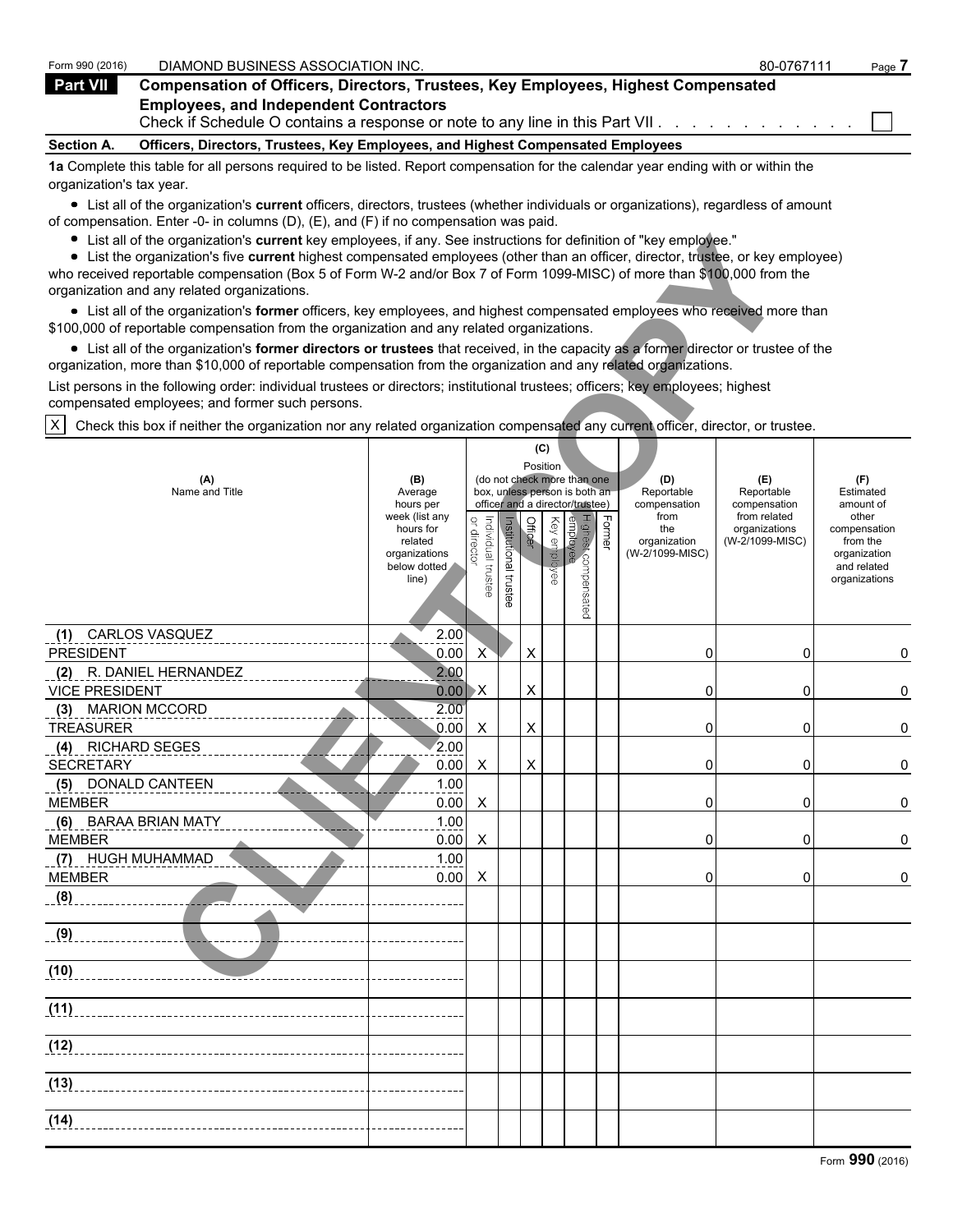|              | Form 990 (2016)<br>DIAMOND BUSINESS ASSOCIATION INC.                                                                                                                                                                                                                                                                                             |                                                                                                                 |                                    |                       |                |                 |                                                                                                                                                              |        |                                                                                     |                                                                                       | 80-0767111<br>Page 8                                                                                               |                    |
|--------------|--------------------------------------------------------------------------------------------------------------------------------------------------------------------------------------------------------------------------------------------------------------------------------------------------------------------------------------------------|-----------------------------------------------------------------------------------------------------------------|------------------------------------|-----------------------|----------------|-----------------|--------------------------------------------------------------------------------------------------------------------------------------------------------------|--------|-------------------------------------------------------------------------------------|---------------------------------------------------------------------------------------|--------------------------------------------------------------------------------------------------------------------|--------------------|
|              | <b>Part VII</b><br>Section A. Officers, Directors, Trustees, Key Employees, and Highest Compensated Employees (continued)                                                                                                                                                                                                                        |                                                                                                                 |                                    |                       |                |                 |                                                                                                                                                              |        |                                                                                     |                                                                                       |                                                                                                                    |                    |
|              | (A)<br>Name and title                                                                                                                                                                                                                                                                                                                            | (B)<br>Average<br>hours per<br>week (list any<br>hours for<br>related<br>organizations<br>below dotted<br>line) | or director<br>Individual trustee  | Institutional trustee | <b>Officer</b> | (C)<br>Position | (do not check more than one<br>box, unless person is both an<br>officer and a director/trustee)<br>Highest comper<br>employee<br>Key employee<br>compensated | Former | (D)<br>Reportable<br>compensation<br>from<br>the<br>organization<br>(W-2/1099-MISC) | (E)<br>Reportable<br>compensation<br>from related<br>organizations<br>(W-2/1099-MISC) | (F)<br>Estimated<br>amount of<br>other<br>compensation<br>from the<br>organization<br>and related<br>organizations |                    |
| (15)         |                                                                                                                                                                                                                                                                                                                                                  |                                                                                                                 |                                    |                       |                |                 |                                                                                                                                                              |        |                                                                                     |                                                                                       |                                                                                                                    |                    |
| (16)         |                                                                                                                                                                                                                                                                                                                                                  |                                                                                                                 |                                    |                       |                |                 |                                                                                                                                                              |        |                                                                                     |                                                                                       |                                                                                                                    |                    |
|              |                                                                                                                                                                                                                                                                                                                                                  |                                                                                                                 |                                    |                       |                |                 |                                                                                                                                                              |        |                                                                                     |                                                                                       |                                                                                                                    |                    |
|              |                                                                                                                                                                                                                                                                                                                                                  |                                                                                                                 |                                    |                       |                |                 |                                                                                                                                                              |        |                                                                                     |                                                                                       |                                                                                                                    |                    |
|              | (18)                                                                                                                                                                                                                                                                                                                                             |                                                                                                                 |                                    |                       |                |                 |                                                                                                                                                              |        |                                                                                     |                                                                                       |                                                                                                                    |                    |
| (19)         |                                                                                                                                                                                                                                                                                                                                                  |                                                                                                                 |                                    |                       |                |                 |                                                                                                                                                              |        |                                                                                     |                                                                                       |                                                                                                                    |                    |
| (20)         |                                                                                                                                                                                                                                                                                                                                                  |                                                                                                                 |                                    |                       |                |                 |                                                                                                                                                              |        |                                                                                     |                                                                                       |                                                                                                                    |                    |
| (21)         |                                                                                                                                                                                                                                                                                                                                                  |                                                                                                                 |                                    |                       |                |                 |                                                                                                                                                              |        |                                                                                     |                                                                                       |                                                                                                                    |                    |
| (22)         |                                                                                                                                                                                                                                                                                                                                                  |                                                                                                                 |                                    |                       |                |                 |                                                                                                                                                              |        |                                                                                     |                                                                                       |                                                                                                                    |                    |
|              |                                                                                                                                                                                                                                                                                                                                                  |                                                                                                                 |                                    |                       |                |                 |                                                                                                                                                              |        |                                                                                     |                                                                                       |                                                                                                                    |                    |
|              |                                                                                                                                                                                                                                                                                                                                                  |                                                                                                                 |                                    |                       |                |                 |                                                                                                                                                              |        |                                                                                     |                                                                                       |                                                                                                                    |                    |
| (25)         |                                                                                                                                                                                                                                                                                                                                                  |                                                                                                                 |                                    |                       |                |                 |                                                                                                                                                              |        |                                                                                     |                                                                                       |                                                                                                                    |                    |
| 1b           | Total from continuation sheets to Part VII, Section A. ▶<br>Total (add lines 1b and 1c). $\qquad \qquad$ $\qquad \qquad$ $\qquad \qquad$ $\qquad \qquad$ $\qquad \qquad$<br>2 Total number of individuals (including but not limited to those listed above) who received more than \$100,000 of<br>reportable compensation from the organization |                                                                                                                 | $\mathbb{Z}$ $\blacktriangleright$ |                       | 0              |                 |                                                                                                                                                              |        | $\mathbf{0}$<br>$\mathbf{0}$<br>$\Omega$                                            |                                                                                       | $\mathbf 0$<br>$\mathbf 0$<br>$\Omega$                                                                             | 0<br>0<br>$\Omega$ |
| 3            | Did the organization list any former officer, director, or trustee, key employee, or highest compensated<br>employee on line 1a? If "Yes," complete Schedule J for such individual                                                                                                                                                               |                                                                                                                 |                                    |                       |                |                 |                                                                                                                                                              |        |                                                                                     |                                                                                       | Yes No<br>3                                                                                                        | X                  |
| 4            | For any individual listed on line 1a, is the sum of reportable compensation and other compensation from<br>the organization and related organizations greater than \$150,000? If "Yes," complete Schedule J for such                                                                                                                             |                                                                                                                 |                                    |                       |                |                 |                                                                                                                                                              |        |                                                                                     |                                                                                       | 4                                                                                                                  | X                  |
| 5            | Did any person listed on line 1a receive or accrue compensation from any unrelated organization or individual<br>for services rendered to the organization? If "Yes," complete Schedule J for such person.                                                                                                                                       |                                                                                                                 |                                    |                       |                |                 |                                                                                                                                                              |        |                                                                                     |                                                                                       | 5                                                                                                                  | X                  |
| $\mathbf 1$  | <b>Section B. Independent Contractors</b><br>Complete this table for your five highest compensated independent contractors that received more than \$100,000 of<br>compensation from the organization. Report compensation for the calendar year ending with or within the organization's tax<br>year.                                           |                                                                                                                 |                                    |                       |                |                 |                                                                                                                                                              |        |                                                                                     |                                                                                       |                                                                                                                    |                    |
|              | (A)<br>Name and business address                                                                                                                                                                                                                                                                                                                 |                                                                                                                 |                                    |                       |                |                 |                                                                                                                                                              |        | (B)<br>Description of services                                                      |                                                                                       | (C)<br>Compensation                                                                                                |                    |
|              |                                                                                                                                                                                                                                                                                                                                                  |                                                                                                                 |                                    |                       |                |                 |                                                                                                                                                              |        |                                                                                     |                                                                                       |                                                                                                                    | 0                  |
|              |                                                                                                                                                                                                                                                                                                                                                  |                                                                                                                 |                                    |                       |                |                 |                                                                                                                                                              |        |                                                                                     |                                                                                       |                                                                                                                    | 0<br>0             |
|              |                                                                                                                                                                                                                                                                                                                                                  |                                                                                                                 |                                    |                       |                |                 |                                                                                                                                                              |        |                                                                                     |                                                                                       |                                                                                                                    | 0<br>0             |
| $\mathbf{2}$ | Total number of independent contractors (including but not limited to those listed above) who received                                                                                                                                                                                                                                           |                                                                                                                 |                                    |                       |                |                 |                                                                                                                                                              |        |                                                                                     |                                                                                       |                                                                                                                    |                    |

| more than \$100,000 of compensation from the organization |  |  |  |
|-----------------------------------------------------------|--|--|--|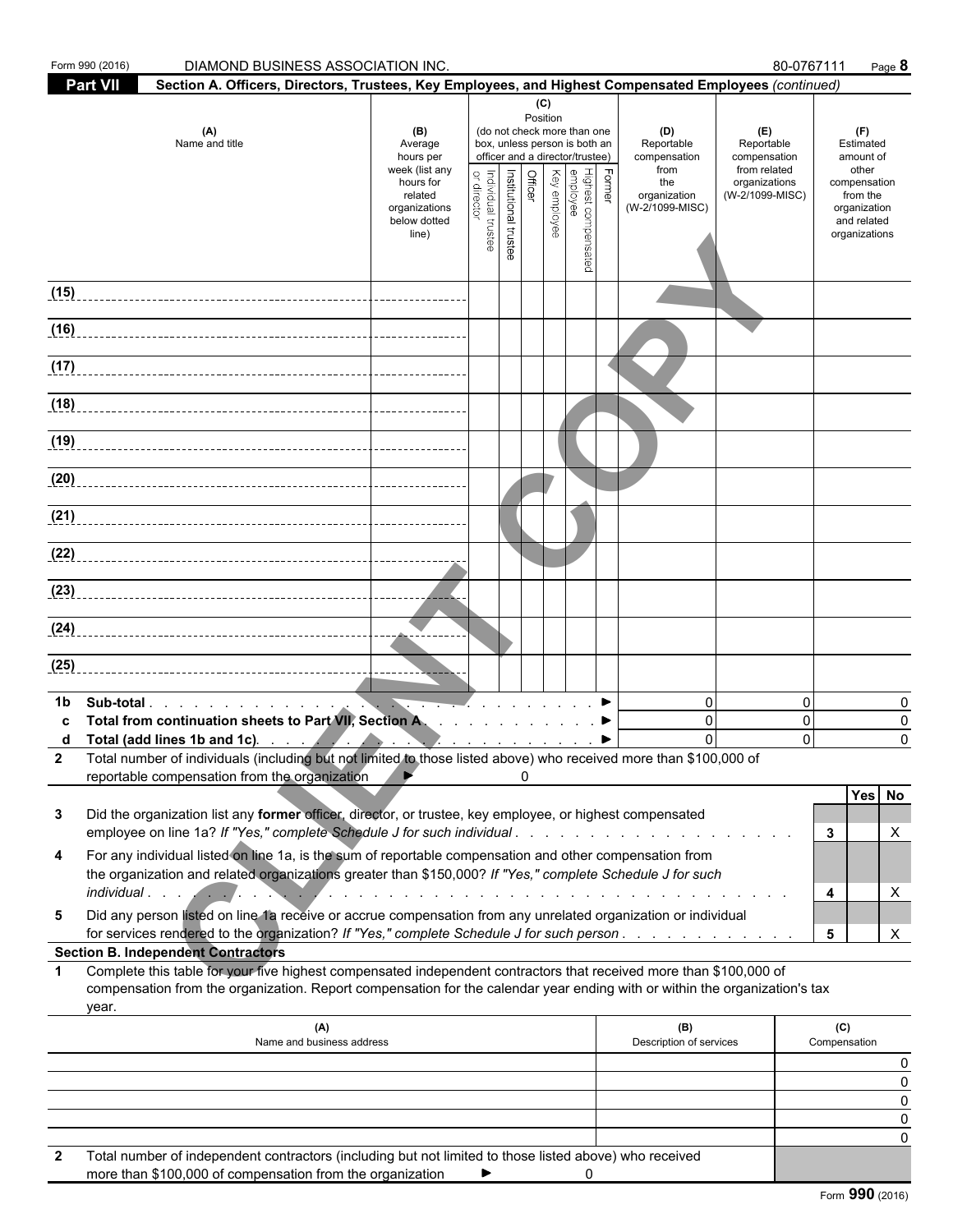| Form 990 (2016)                                                  |                                         | 80-0767111<br>DIAMOND BUSINESS ASSOCIATION INC.<br>Page 9                                                                                                                                                                                                                                                                                                                                                                                                                                                                                                                                                                                                                                                                                                                                                                                                                                                                                                                                      |                                                                                                                                                                  |                                                       |                                                    |                                                                  |  |  |
|------------------------------------------------------------------|-----------------------------------------|------------------------------------------------------------------------------------------------------------------------------------------------------------------------------------------------------------------------------------------------------------------------------------------------------------------------------------------------------------------------------------------------------------------------------------------------------------------------------------------------------------------------------------------------------------------------------------------------------------------------------------------------------------------------------------------------------------------------------------------------------------------------------------------------------------------------------------------------------------------------------------------------------------------------------------------------------------------------------------------------|------------------------------------------------------------------------------------------------------------------------------------------------------------------|-------------------------------------------------------|----------------------------------------------------|------------------------------------------------------------------|--|--|
| <b>Part VIII</b>                                                 |                                         | <b>Statement of Revenue</b>                                                                                                                                                                                                                                                                                                                                                                                                                                                                                                                                                                                                                                                                                                                                                                                                                                                                                                                                                                    |                                                                                                                                                                  |                                                       |                                                    |                                                                  |  |  |
|                                                                  |                                         |                                                                                                                                                                                                                                                                                                                                                                                                                                                                                                                                                                                                                                                                                                                                                                                                                                                                                                                                                                                                |                                                                                                                                                                  |                                                       |                                                    |                                                                  |  |  |
|                                                                  |                                         |                                                                                                                                                                                                                                                                                                                                                                                                                                                                                                                                                                                                                                                                                                                                                                                                                                                                                                                                                                                                | (A)<br>Total revenue                                                                                                                                             | (B)<br>Related or<br>exempt<br>function<br>revenue    | $\overline{C}$<br>Unrelated<br>business<br>revenue | (D)<br>Revenue<br>excluded from<br>tax under sections<br>512-514 |  |  |
| <b>Contributions, Gifts, Grants</b><br>and Other Similar Amounts | 1a<br>b<br>c<br>q<br>h                  | 1a <br>Federated campaigns<br>1 <sub>b</sub><br>Membership dues<br>Fundraising events 1c<br> 1d <br>Related organizations<br>Government grants (contributions)<br> 1e <br>All other contributions, gifts, grants, and<br>similar amounts not included above<br> 1f <br>Noncash contributions included in lines 1a-1f:<br>\$<br>Total. Add lines 1a-1f                                                                                                                                                                                                                                                                                                                                                                                                                                                                                                                                                                                                                                          | $\Omega$<br>320<br>26,250<br>0<br>$\Omega$<br>30,379<br>$\mathsf{O}\xspace$<br>________________<br>$\begin{array}{c}\n\bullet \\ \bullet\n\end{array}$<br>56,949 |                                                       |                                                    |                                                                  |  |  |
| Program Service Revenue                                          | 2a                                      | CITY OF SAN DIEGO - BID<br>________________<br>CITY OF SAN DIEGO -SBEP<br>PROGRAM INCOME<br>All other program service revenue<br>Total. Add lines 2a-2f.                                                                                                                                                                                                                                                                                                                                                                                                                                                                                                                                                                                                                                                                                                                                                                                                                                       | <b>Business Code</b><br>74,792<br>21,454<br>17,865<br>$\blacktriangleright$<br>114,111                                                                           | 74,792<br>21,454<br>17,865<br>$\mathbf 0$<br>$\Omega$ |                                                    |                                                                  |  |  |
| Other Revenue                                                    | 3<br>4<br>5<br>6a<br>d<br>7а<br>8a<br>b | Investment income (including dividends, interest, and<br>other similar amounts). $\ldots$ $\ldots$ $\ldots$ $\ldots$ $\ldots$ $\ldots$<br>Income from investment of tax-exempt bond proceeds<br>(i) Real<br>Gross rents $\ldots$ $\ldots$ $\ldots$<br>Less: rental expenses $\ldots$ $\ldots$<br>$\triangle$ 0<br>Rental income or (loss)  <br>Net rental income or (loss)<br>(i) Securities<br>Gross amount from sales of<br>$\Omega$<br>assets other than inventory<br>Less: cost or other basis<br>$\Omega$<br>and sales expenses<br>οľ<br>c Gain or (loss). $\ldots$ . $\ldots$<br>Gross income from fundraising<br>26,250<br>events (not including \$ ________<br>of contributions reported on line 1c).<br>Less: direct expenses<br>b<br>Net income or (loss) from fundraising events<br>9a Gross income from gaming activities.<br>See Part IV, line 19. $\therefore$ a<br>Less: direct expenses b<br>Net income or (loss) from gaming activities<br>10a Gross sales of inventory, less | (ii) Personal<br>∩<br>(ii) Other<br>$\Omega$<br>$\bullet$<br>11,446<br>40,958<br>$\blacktriangleright$<br>$-29,512$                                              | 0<br>$\Omega$<br>$\Omega$<br>$\Omega$                 |                                                    |                                                                  |  |  |
|                                                                  | b<br>11a<br>d<br>е<br>12                | returns and allowances <b>a</b><br>Less: cost of goods sold b<br>c Net income or (loss) from sales of inventory<br>Miscellaneous Revenue<br>All other revenue<br>Total. Add lines 11a–11d ▶<br>Total revenue. See instructions. ▶                                                                                                                                                                                                                                                                                                                                                                                                                                                                                                                                                                                                                                                                                                                                                              | <b>Business Code</b><br>141,548                                                                                                                                  | $\Omega$<br>114,111                                   |                                                    | $\Omega$                                                         |  |  |

Form **990** (2016)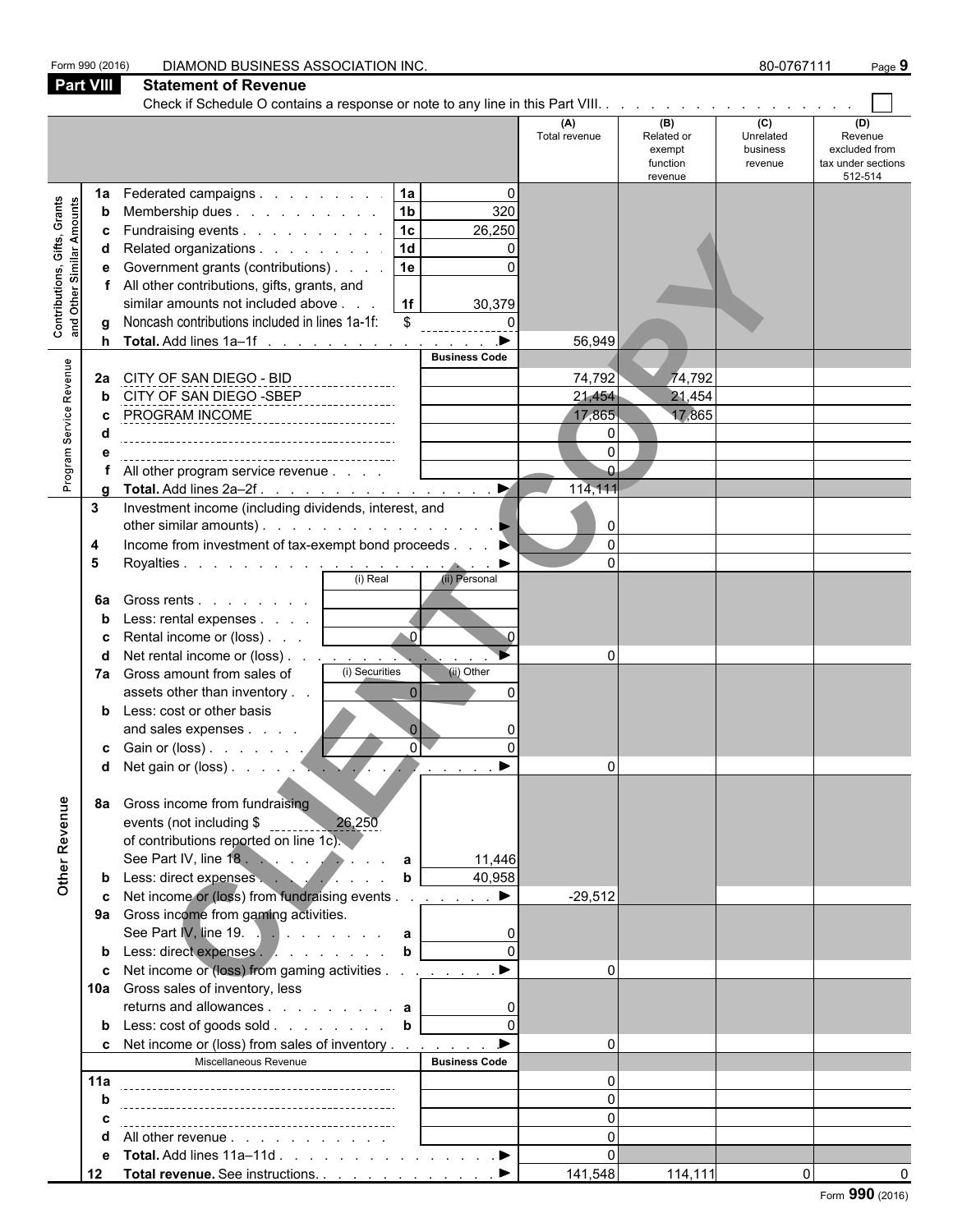|              | Part IX<br><b>Statement of Functional Expenses</b>                                                                                                                                                                             |                         |                 |                  |             |  |  |  |  |  |
|--------------|--------------------------------------------------------------------------------------------------------------------------------------------------------------------------------------------------------------------------------|-------------------------|-----------------|------------------|-------------|--|--|--|--|--|
|              | Section 501(c)(3) and 501(c)(4) organizations must complete all columns. All other organizations must complete column (A).                                                                                                     |                         |                 |                  |             |  |  |  |  |  |
|              |                                                                                                                                                                                                                                |                         |                 |                  |             |  |  |  |  |  |
|              |                                                                                                                                                                                                                                | (A)                     | (B)             | (C)              | (D)         |  |  |  |  |  |
|              | Do not include amounts reported on lines 6b, 7b,                                                                                                                                                                               | Total expenses          | Program service | Management and   | Fundraising |  |  |  |  |  |
|              | 8b, 9b, and 10b of Part VIII.                                                                                                                                                                                                  |                         | expenses        | general expenses | expenses    |  |  |  |  |  |
| $\mathbf 1$  | Grants and other assistance to domestic organizations                                                                                                                                                                          |                         |                 |                  |             |  |  |  |  |  |
|              | domestic governments. See Part IV, line 21                                                                                                                                                                                     | $\Omega$                |                 |                  |             |  |  |  |  |  |
| $\mathbf{2}$ | Grants and other assistance to domestic                                                                                                                                                                                        |                         |                 |                  |             |  |  |  |  |  |
|              | individuals. See Part IV, line 22.                                                                                                                                                                                             | $\Omega$                |                 |                  |             |  |  |  |  |  |
| 3            | Grants and other assistance to foreign                                                                                                                                                                                         |                         |                 |                  |             |  |  |  |  |  |
|              | organizations, foreign governments, and foreign                                                                                                                                                                                |                         |                 |                  |             |  |  |  |  |  |
| 4            | individuals. See Part IV, lines 15 and 16<br>Benefits paid to or for members                                                                                                                                                   |                         |                 |                  |             |  |  |  |  |  |
| 5            | Compensation of current officers, directors,                                                                                                                                                                                   |                         |                 |                  |             |  |  |  |  |  |
|              | trustees, and key employees                                                                                                                                                                                                    | 0                       |                 |                  |             |  |  |  |  |  |
| 6            | Compensation not included above, to disqualified                                                                                                                                                                               |                         |                 |                  |             |  |  |  |  |  |
|              | persons (as defined under section 4958(f)(1)) and                                                                                                                                                                              |                         |                 |                  |             |  |  |  |  |  |
|              | persons described in section 4958(c)(3)(B)                                                                                                                                                                                     | 0                       |                 |                  |             |  |  |  |  |  |
|              | Other salaries and wages                                                                                                                                                                                                       | 74,708                  |                 |                  |             |  |  |  |  |  |
| 8            | Pension plan accruals and contributions (include                                                                                                                                                                               |                         |                 |                  |             |  |  |  |  |  |
|              | section $401(k)$ and $403(b)$ employer contributions).                                                                                                                                                                         | $\overline{0}$          |                 |                  |             |  |  |  |  |  |
| 9            | Other employee benefits                                                                                                                                                                                                        | 638                     |                 |                  |             |  |  |  |  |  |
| 10           | Payroll taxes                                                                                                                                                                                                                  | 7,007                   |                 |                  |             |  |  |  |  |  |
| 11           | Fees for services (non-employees):                                                                                                                                                                                             |                         |                 |                  |             |  |  |  |  |  |
| a            | Management.                                                                                                                                                                                                                    | $\Omega$                |                 |                  |             |  |  |  |  |  |
|              | L <mark>egal.</mark>                                                                                                                                                                                                           | $\overline{0}$          |                 |                  |             |  |  |  |  |  |
|              |                                                                                                                                                                                                                                | 10,816                  |                 |                  |             |  |  |  |  |  |
| d            |                                                                                                                                                                                                                                | $\Omega$                |                 |                  |             |  |  |  |  |  |
|              | Professional fundraising services. See Part IV, line 17.                                                                                                                                                                       | $\Omega$                |                 |                  |             |  |  |  |  |  |
|              |                                                                                                                                                                                                                                | $\Omega$                |                 |                  |             |  |  |  |  |  |
| g            | Other. (If line 11g amount exceeds 10% of line 25, column                                                                                                                                                                      |                         |                 |                  |             |  |  |  |  |  |
|              | (A) amount, list line 11g expenses on Schedule O.)                                                                                                                                                                             | 1,400                   |                 |                  |             |  |  |  |  |  |
| 12           | Advertising and promotion                                                                                                                                                                                                      | $\Omega$                |                 |                  |             |  |  |  |  |  |
| 13           |                                                                                                                                                                                                                                | 3,983                   |                 |                  |             |  |  |  |  |  |
| 14           | Information technology<br>Royalties<br>Occupancy<br>Travel                                                                                                                                                                     | $\mathbf{0}$            |                 |                  |             |  |  |  |  |  |
| 15           |                                                                                                                                                                                                                                | $\Omega$                |                 |                  |             |  |  |  |  |  |
| 16<br>17     |                                                                                                                                                                                                                                | 3,043<br>$\overline{0}$ |                 |                  |             |  |  |  |  |  |
| 18           | Payments of travel or entertainment expenses                                                                                                                                                                                   |                         |                 |                  |             |  |  |  |  |  |
|              | for any federal, state, or local public officials                                                                                                                                                                              | 0                       |                 |                  |             |  |  |  |  |  |
| 19           | Conferences, conventions, and meetings                                                                                                                                                                                         | $\Omega$                |                 |                  |             |  |  |  |  |  |
| 20           | Interest.                                                                                                                                                                                                                      | $\Omega$                |                 |                  |             |  |  |  |  |  |
| 21           |                                                                                                                                                                                                                                | $\Omega$                |                 |                  |             |  |  |  |  |  |
| 22           | Depreciation, depletion, and amortization.                                                                                                                                                                                     | $\Omega$                | $\Omega$        | 0                |             |  |  |  |  |  |
| 23           | Insurance in the contract of the contract of the contract of the contract of the contract of the contract of the contract of the contract of the contract of the contract of the contract of the contract of the contract of t | 2,915                   |                 |                  |             |  |  |  |  |  |
| 24           | Other expenses. Itemize expenses not covered                                                                                                                                                                                   |                         |                 |                  |             |  |  |  |  |  |
|              | above (List miscellaneous expenses in line 24e. If                                                                                                                                                                             |                         |                 |                  |             |  |  |  |  |  |
|              | line 24e amount exceeds 10% of line 25, column                                                                                                                                                                                 |                         |                 |                  |             |  |  |  |  |  |
|              | (A) amount, list line 24e expenses on Schedule O.)                                                                                                                                                                             |                         |                 |                  |             |  |  |  |  |  |
| a            | BANNER DESIGN & OUTREACH/PROMOTION                                                                                                                                                                                             | 20,412                  |                 |                  |             |  |  |  |  |  |
| b            | DUES AND SUBSCRIPTIONS                                                                                                                                                                                                         | 665                     |                 |                  |             |  |  |  |  |  |
| C.           | POSTAGE AND PRINTING                                                                                                                                                                                                           | 299                     |                 |                  |             |  |  |  |  |  |
| d            | <b>TELEPHONE</b>                                                                                                                                                                                                               | 2,750                   |                 |                  |             |  |  |  |  |  |
| е            | All other expenses CONSULTANTS                                                                                                                                                                                                 | 730                     |                 |                  |             |  |  |  |  |  |
| 25           | Total functional expenses. Add lines 1 through 24e                                                                                                                                                                             | 129,366                 | $\Omega$        | $\Omega$         | $\Omega$    |  |  |  |  |  |
| 26           | Joint costs. Complete this line only if the                                                                                                                                                                                    |                         |                 |                  |             |  |  |  |  |  |
|              | organization reported in column (B) joint costs                                                                                                                                                                                |                         |                 |                  |             |  |  |  |  |  |
|              | from a combined educational campaign and                                                                                                                                                                                       |                         |                 |                  |             |  |  |  |  |  |
|              | fundraising solicitation. Check here $\blacktriangleright$   if                                                                                                                                                                |                         |                 |                  |             |  |  |  |  |  |
|              | following SOP 98-2 (ASC 958-720)                                                                                                                                                                                               |                         |                 |                  |             |  |  |  |  |  |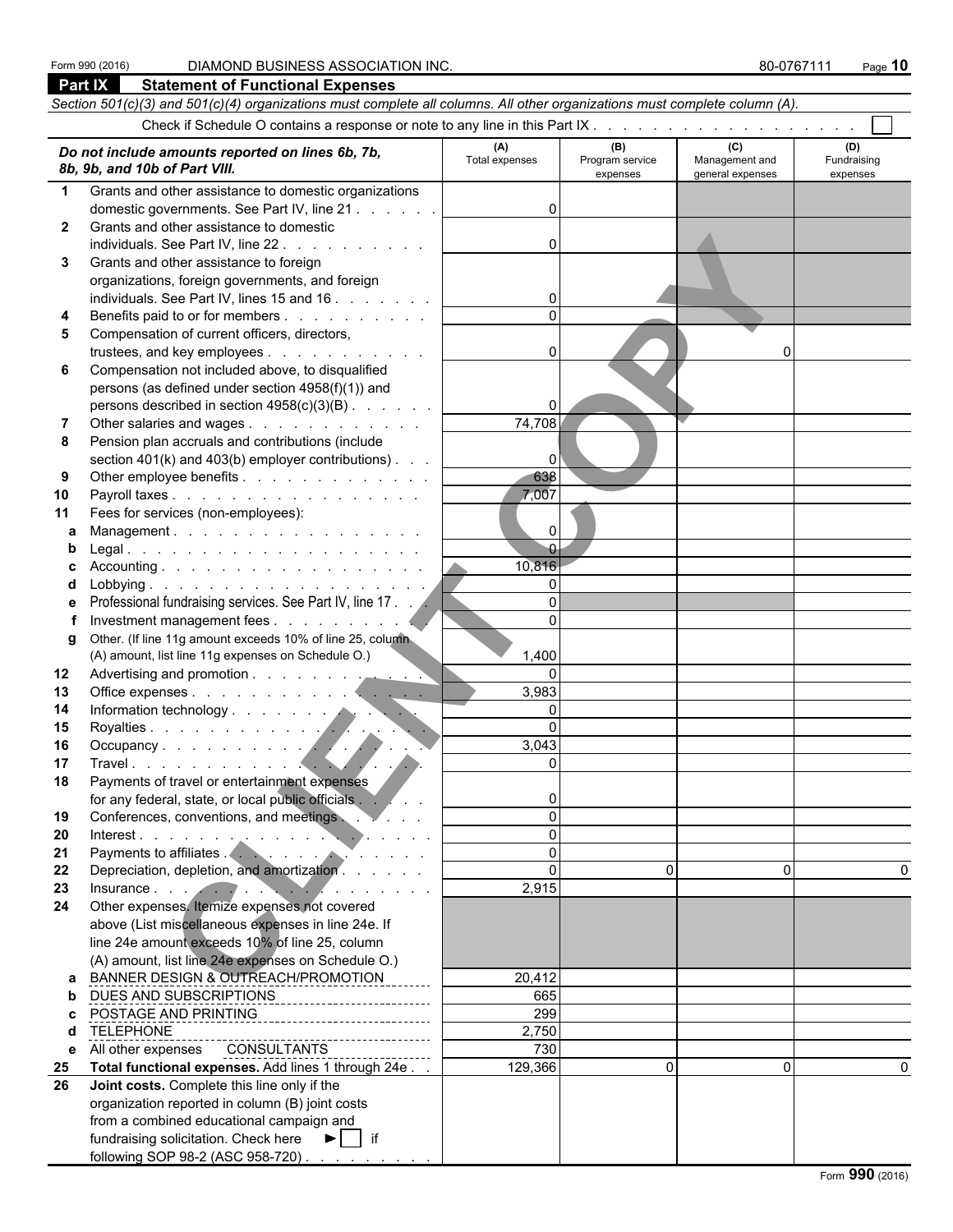Form 990 (2016) DIAMOND BUSINESS ASSOCIATION INC. **80-0767111** Page 11

|                              | Part X                                                                                                                                                                    | <b>Balance Sheet</b>                                                                               |                   |                         |                 |
|------------------------------|---------------------------------------------------------------------------------------------------------------------------------------------------------------------------|----------------------------------------------------------------------------------------------------|-------------------|-------------------------|-----------------|
|                              |                                                                                                                                                                           |                                                                                                    |                   |                         |                 |
|                              |                                                                                                                                                                           |                                                                                                    | (A)               |                         | (B)             |
|                              |                                                                                                                                                                           |                                                                                                    | Beginning of year |                         | End of year     |
|                              |                                                                                                                                                                           |                                                                                                    | 24,527            | $\overline{\mathbf{1}}$ | 22,688          |
|                              | $\mathbf{2}$                                                                                                                                                              |                                                                                                    |                   | $\overline{2}$          |                 |
|                              |                                                                                                                                                                           |                                                                                                    | $\Omega$          | $\overline{\mathbf{3}}$ |                 |
|                              |                                                                                                                                                                           |                                                                                                    | 6,811             | $\overline{\mathbf{4}}$ | 9,850           |
|                              |                                                                                                                                                                           | Loans and other receivables from current and former officers, directors,                           |                   |                         |                 |
|                              |                                                                                                                                                                           | trustees, key employees, and highest compensated employees.                                        |                   |                         |                 |
|                              |                                                                                                                                                                           |                                                                                                    |                   | 5                       |                 |
|                              | 6                                                                                                                                                                         | Loans and other receivables from other disqualified persons (as defined under section              |                   |                         |                 |
|                              |                                                                                                                                                                           | 4958(f)(1)), persons described in section 4958(c)(3)(B), and contributing employers and            |                   |                         |                 |
|                              |                                                                                                                                                                           | sponsoring organizations of section 501(c)(9) voluntary employees' beneficiary                     |                   |                         |                 |
|                              |                                                                                                                                                                           | organizations (see instructions). Complete Part II of Schedule L.                                  |                   | 6                       |                 |
|                              | $\overline{7}$                                                                                                                                                            |                                                                                                    |                   | $\overline{7}$          |                 |
|                              | 8                                                                                                                                                                         |                                                                                                    |                   | 8                       |                 |
|                              | 9                                                                                                                                                                         |                                                                                                    |                   | 9                       |                 |
|                              | 10a                                                                                                                                                                       | Land, buildings, and equipment: cost or                                                            |                   |                         |                 |
|                              |                                                                                                                                                                           | other basis. Complete Part VI of Schedule D<br> 10a <br>$\mathbf{0}$                               |                   |                         |                 |
|                              | b                                                                                                                                                                         | $\overline{0}$<br>10 <sub>b</sub><br>Less: accumulated depreciation                                | ΩI                | 10 <sub>c</sub>         |                 |
|                              |                                                                                                                                                                           |                                                                                                    | $\Omega$          | 11                      |                 |
|                              |                                                                                                                                                                           |                                                                                                    | ΩI                | 12                      |                 |
|                              |                                                                                                                                                                           |                                                                                                    | ΩI<br>ΩI          | 13<br>14                | $\Omega$        |
|                              |                                                                                                                                                                           |                                                                                                    | 482               | 15                      | $\Omega$        |
|                              |                                                                                                                                                                           |                                                                                                    | 31,820            | 16                      | 2,716<br>35,254 |
|                              |                                                                                                                                                                           | Total assets. Add lines 1 through 15 (must equal line 34).                                         | 4,200             | 17                      | 3,316           |
|                              |                                                                                                                                                                           |                                                                                                    |                   | 18                      |                 |
|                              |                                                                                                                                                                           |                                                                                                    | 14,734            | 19                      | 6,870           |
|                              |                                                                                                                                                                           |                                                                                                    |                   | 20                      |                 |
|                              |                                                                                                                                                                           | Escrow or custodial account liability. Complete Part IV of Schedule D                              |                   | 21                      |                 |
|                              |                                                                                                                                                                           | Loans and other payables to current and former officers, directors,                                |                   |                         |                 |
|                              |                                                                                                                                                                           | trustees, key employees, highest compensated employees, and                                        |                   |                         |                 |
|                              |                                                                                                                                                                           | disqualified persons. Complete Part II of Schedule L.                                              |                   | 22                      |                 |
|                              | 23                                                                                                                                                                        | Secured mortgages and notes payable to unrelated third parties                                     | ΩI                | 23                      |                 |
|                              | 24                                                                                                                                                                        | Unsecured notes and loans payable to unrelated third parties                                       | $\Omega$          | $\overline{24}$         |                 |
|                              | 25                                                                                                                                                                        | Other liabilities (including federal income tax, payables to related third                         |                   |                         |                 |
| Liabilities                  |                                                                                                                                                                           | parties, and other liabilities not included on lines 17-24). Complete                              |                   |                         |                 |
|                              | Assets<br>11<br>12<br>13<br>14<br>15<br>16<br>17<br>18<br>19<br>20<br>21<br>22<br>26<br><b>Balances</b><br>27<br>28<br>Fund<br>29<br>Assets<br>30<br>31<br>32<br>33<br>34 |                                                                                                    | $\Omega$          | 25                      | $\Omega$        |
|                              |                                                                                                                                                                           |                                                                                                    | 18,934            | 26                      | 10,186          |
|                              |                                                                                                                                                                           | Organizations that follow SFAS 117 (ASC 958), check here $\blacktriangleright \lceil X \rceil$ and |                   |                         |                 |
|                              |                                                                                                                                                                           | complete lines 27 through 29, and lines 33 and 34.                                                 |                   |                         |                 |
|                              |                                                                                                                                                                           | Unrestricted net assets<br>.                                                                       | 12,886 27         |                         | 25,068          |
|                              |                                                                                                                                                                           |                                                                                                    |                   | 28                      |                 |
|                              |                                                                                                                                                                           |                                                                                                    |                   | 29                      |                 |
|                              |                                                                                                                                                                           | $\blacktriangleright$   and<br>Organizations that do not follow SFAS 117 (ASC958), check here      |                   |                         |                 |
| $\overleftarrow{\mathbf{o}}$ |                                                                                                                                                                           | complete lines 30 through 34.                                                                      |                   |                         |                 |
|                              |                                                                                                                                                                           | Capital stock or trust principal, or current funds                                                 |                   | 30                      |                 |
|                              |                                                                                                                                                                           | Paid-in or capital surplus, or land, building, or equipment fund                                   |                   | 31                      |                 |
|                              |                                                                                                                                                                           | Retained earnings, endowment, accumulated income, or other funds                                   |                   | 32                      |                 |
| $\frac{1}{2}$                |                                                                                                                                                                           |                                                                                                    | 12,886 33         |                         | 25,068          |
|                              |                                                                                                                                                                           | Total liabilities and net assets/fund balances                                                     | 31,820 34         |                         | 35,254          |

Form **990** (2016)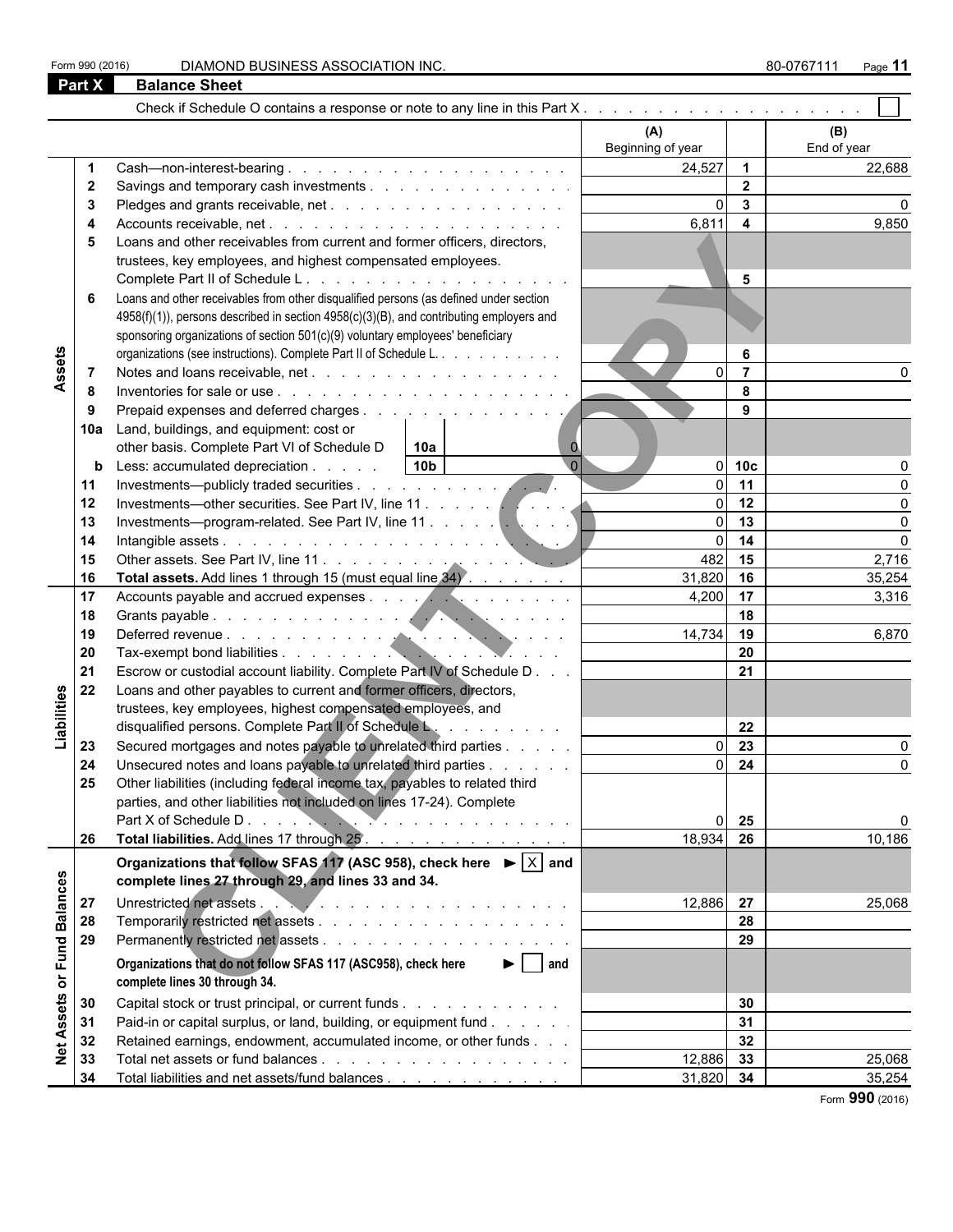|                | Form 990 (2016) | DIAMOND BUSINESS ASSOCIATION INC.                                                                                                                                                      |                         |                | 80-0767111 Page 12 |
|----------------|-----------------|----------------------------------------------------------------------------------------------------------------------------------------------------------------------------------------|-------------------------|----------------|--------------------|
| <b>Part XI</b> |                 | <b>Reconciliation of Net Assets</b>                                                                                                                                                    |                         |                |                    |
|                |                 | Check if Schedule O contains a response or note to any line in this Part XI.                                                                                                           |                         |                |                    |
|                |                 |                                                                                                                                                                                        |                         |                | 141,548            |
|                |                 |                                                                                                                                                                                        | $\overline{\mathbf{2}}$ |                | 129,366            |
|                |                 |                                                                                                                                                                                        | $\mathbf{3}$            |                | 12,182             |
|                |                 | Net assets or fund balances at beginning of year (must equal Part X, line 33, column (A))                                                                                              | 4                       |                | 12,886             |
| 5              |                 |                                                                                                                                                                                        | 5                       |                |                    |
|                |                 |                                                                                                                                                                                        | 6                       |                |                    |
|                |                 |                                                                                                                                                                                        | $\overline{7}$          |                |                    |
| 8              |                 |                                                                                                                                                                                        | 8                       |                |                    |
|                |                 |                                                                                                                                                                                        | 9                       |                |                    |
| 10             |                 | Net assets or fund balances at end of year. Combine lines 3 through 9 (must equal Part X, line 33,                                                                                     |                         |                |                    |
|                |                 |                                                                                                                                                                                        | 10                      |                | 25,068             |
|                |                 | <b>Part XII</b> Financial Statements and Reporting                                                                                                                                     |                         |                |                    |
|                |                 | Check if Schedule O contains a response or note to any line in this Part XII.                                                                                                          |                         |                |                    |
|                |                 |                                                                                                                                                                                        |                         |                | Yes<br>No          |
|                | Schedule O.     | X Accrual<br>Accounting method used to prepare the Form 990:<br>Other<br>Cash<br>If the organization changed its method of accounting from a prior year or checked "Other," explain in |                         |                |                    |
|                |                 | 2a Were the organization's financial statements compiled or reviewed by an independent accountant?.                                                                                    |                         | 2a             | $\times$           |
|                |                 | If "Yes," check a box below to indicate whether the financial statements for the year were compiled or                                                                                 |                         |                |                    |
|                |                 | reviewed on a separate basis, consolidated basis, or both:                                                                                                                             |                         |                |                    |
|                |                 | Both consolidated and separate basis<br>Separate basis<br>Consolidated basis                                                                                                           |                         |                |                    |
|                |                 | Were the organization's financial statements audited by an independent accountant?                                                                                                     |                         | 2 <sub>b</sub> | $\times$           |
|                |                 | If "Yes," check a box below to indicate whether the financial statements for the year were audited on a                                                                                |                         |                |                    |
|                |                 | separate basis, consolidated basis, or both:                                                                                                                                           |                         |                |                    |
|                |                 |                                                                                                                                                                                        |                         |                |                    |
|                |                 | X Separate basis<br>Consolidated basis<br>Both consolidated and separate basis                                                                                                         |                         |                |                    |
|                |                 | If "Yes" to line 2a or 2b, does the organization have a committee that assumes responsibility for oversight of                                                                         |                         |                |                    |
|                |                 | the audit, review, or compilation of its financial statements and selection of an independent accountant? .                                                                            |                         | 2c             | X                  |
|                |                 | If the organization changed either its oversight process or selection process during the tax year, explain in                                                                          |                         |                |                    |
|                | Schedule O.     |                                                                                                                                                                                        |                         |                |                    |
|                |                 | 3a As a result of a federal award, was the organization required to undergo an audit or audits as set forth in                                                                         |                         |                |                    |
|                |                 |                                                                                                                                                                                        |                         | За             | X                  |
|                |                 | If "Yes," did the organization undergo the required audit or audits? If the organization did not undergo the                                                                           |                         |                |                    |
|                |                 | required audit or audits, explain why in Schedule O and describe any steps taken to undergo such audits                                                                                |                         | 3 <sub>b</sub> |                    |
|                |                 |                                                                                                                                                                                        |                         |                | Form 990 (2016)    |
|                |                 |                                                                                                                                                                                        |                         |                |                    |
|                |                 |                                                                                                                                                                                        |                         |                |                    |
|                |                 |                                                                                                                                                                                        |                         |                |                    |
|                |                 |                                                                                                                                                                                        |                         |                |                    |
|                |                 |                                                                                                                                                                                        |                         |                |                    |
|                |                 |                                                                                                                                                                                        |                         |                |                    |
|                |                 |                                                                                                                                                                                        |                         |                |                    |
|                |                 |                                                                                                                                                                                        |                         |                |                    |
|                |                 |                                                                                                                                                                                        |                         |                |                    |
|                |                 |                                                                                                                                                                                        |                         |                |                    |
|                |                 |                                                                                                                                                                                        |                         |                |                    |
|                |                 |                                                                                                                                                                                        |                         |                |                    |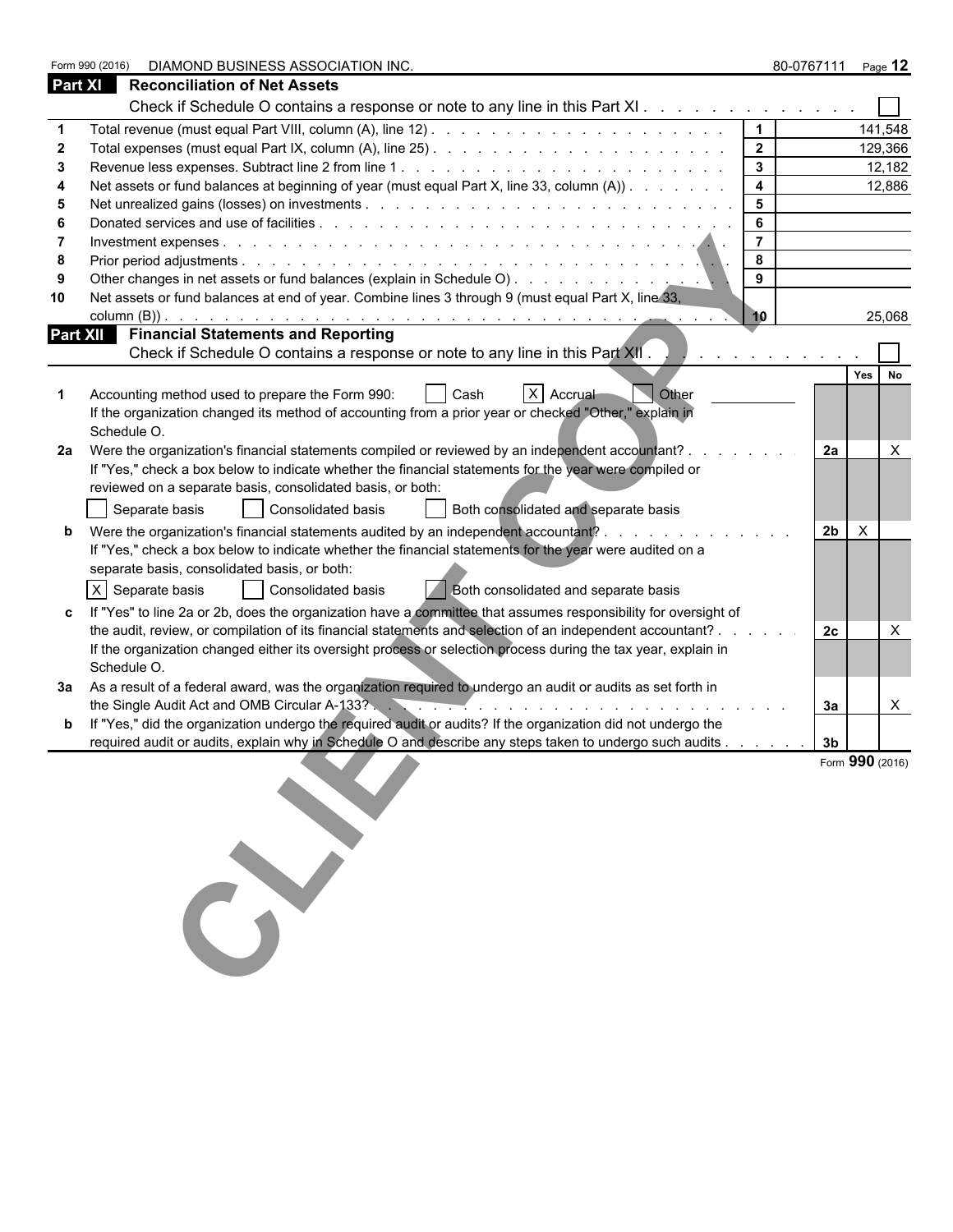|                  | Schedule D (Form 990) 2016  DIAMOND BUSINESS ASSOCIATION INC.                                                                                                                                                                                                                                      | 80-0767111 | Page 4  |
|------------------|----------------------------------------------------------------------------------------------------------------------------------------------------------------------------------------------------------------------------------------------------------------------------------------------------|------------|---------|
| <b>Part XI</b>   | Reconciliation of Revenue per Audited Financial Statements With Revenue per Return.                                                                                                                                                                                                                |            |         |
|                  | Complete if the organization answered "Yes" on Form 990, Part IV, line 12a.                                                                                                                                                                                                                        |            |         |
| $\mathbf 1$      | Total revenue, gains, and other support per audited financial statements                                                                                                                                                                                                                           |            | 182,506 |
| $\mathbf{2}$     | Amounts included on line 1 but not on Form 990, Part VIII, line 12:                                                                                                                                                                                                                                |            |         |
| a                | 2a<br>Net unrealized gains (losses) on investments                                                                                                                                                                                                                                                 |            |         |
| b                | 2 <sub>b</sub>                                                                                                                                                                                                                                                                                     |            |         |
| c                | 2 <sub>c</sub>                                                                                                                                                                                                                                                                                     |            |         |
| d                | 2d                                                                                                                                                                                                                                                                                                 | 40,958     |         |
| e                |                                                                                                                                                                                                                                                                                                    | 2e         | 40,958  |
| 3                |                                                                                                                                                                                                                                                                                                    | 3          | 141,548 |
| 4                | Amounts included on Form 990, Part VIII, line 12, but not on line 1:                                                                                                                                                                                                                               |            |         |
| a                | Investment expenses not included on Form 990, Part VIII, line 7b<br>4a                                                                                                                                                                                                                             |            |         |
| b                | 4 <sub>b</sub>                                                                                                                                                                                                                                                                                     |            |         |
| C                |                                                                                                                                                                                                                                                                                                    | 4c         |         |
| $5\phantom{.0}$  | Total revenue. Add lines 3 and 4c. (This must equal Form 990, Part I, line 12.)                                                                                                                                                                                                                    | 5          | 141,548 |
| <b>Part XII</b>  | Reconciliation of Expenses per Audited Financial Statements With Expenses per Return.                                                                                                                                                                                                              |            |         |
|                  | Complete if the organization answered "Yes" on Form 990, Part IV, line 12a.                                                                                                                                                                                                                        |            |         |
| 1                | Total expenses and losses per audited financial statements<br><u> The Common State Common State Common State Common State Common State Common State Common State Common State Common State Common State Common State Common State Common State Common State Common State Common State Common S</u> |            | 170,324 |
| $\mathbf{2}$     | Amounts included on line 1 but not on Form 990, Part IX, line 25:                                                                                                                                                                                                                                  |            |         |
| a                | Donated services and use of facilities<br>2a                                                                                                                                                                                                                                                       |            |         |
| $\mathbf b$      | 2 <sub>b</sub>                                                                                                                                                                                                                                                                                     |            |         |
| c                | 2c                                                                                                                                                                                                                                                                                                 |            |         |
| d                | 2d                                                                                                                                                                                                                                                                                                 | 40,958     |         |
| e                | <b>.</b>                                                                                                                                                                                                                                                                                           | 2e         | 40,958  |
| 3                | $\sim$ $\sim$                                                                                                                                                                                                                                                                                      | 3          | 129,366 |
| 4                | Amounts included on Form 990, Part IX, line 25, but not on line 1:                                                                                                                                                                                                                                 |            |         |
| a                | Investment expenses not included on Form 990, Part VIII, line 7b<br>4a                                                                                                                                                                                                                             |            |         |
| b                | 4 <sub>b</sub>                                                                                                                                                                                                                                                                                     |            |         |
| C                |                                                                                                                                                                                                                                                                                                    | 4с         |         |
| 5                | Total expenses. Add lines 3 and 4c. (This must equal Form 990, Part I, line 18.)                                                                                                                                                                                                                   | 5          | 129,366 |
| <b>Part XIII</b> | Supplemental Information.                                                                                                                                                                                                                                                                          |            |         |
|                  | Provide the descriptions required for Part II, lines 3, 5, and 9; Part III, lines 1a and 4; Part IV, lines 1b and 2b; Part V, line 4; Part X, line                                                                                                                                                 |            |         |
|                  | 2; Part XI, lines 2d and 4b; and Part XII, lines 2d and 4b. Also complete this part to provide any additional information.                                                                                                                                                                         |            |         |
|                  | Part XI Line 2d Special event direct expenses.                                                                                                                                                                                                                                                     |            |         |
|                  |                                                                                                                                                                                                                                                                                                    |            |         |
|                  | Part XII Line 2d Special event direct expenses                                                                                                                                                                                                                                                     |            |         |
|                  |                                                                                                                                                                                                                                                                                                    |            |         |
|                  |                                                                                                                                                                                                                                                                                                    |            |         |
|                  |                                                                                                                                                                                                                                                                                                    |            |         |
|                  |                                                                                                                                                                                                                                                                                                    |            |         |
|                  |                                                                                                                                                                                                                                                                                                    |            |         |
|                  |                                                                                                                                                                                                                                                                                                    |            |         |
|                  |                                                                                                                                                                                                                                                                                                    |            |         |
|                  |                                                                                                                                                                                                                                                                                                    |            |         |
|                  |                                                                                                                                                                                                                                                                                                    |            |         |
|                  |                                                                                                                                                                                                                                                                                                    |            |         |
|                  |                                                                                                                                                                                                                                                                                                    |            |         |
|                  |                                                                                                                                                                                                                                                                                                    |            |         |
|                  |                                                                                                                                                                                                                                                                                                    |            |         |
|                  |                                                                                                                                                                                                                                                                                                    |            |         |
|                  |                                                                                                                                                                                                                                                                                                    |            |         |
|                  |                                                                                                                                                                                                                                                                                                    |            |         |
|                  |                                                                                                                                                                                                                                                                                                    |            |         |
|                  |                                                                                                                                                                                                                                                                                                    |            |         |
|                  |                                                                                                                                                                                                                                                                                                    |            |         |
|                  |                                                                                                                                                                                                                                                                                                    |            |         |
|                  |                                                                                                                                                                                                                                                                                                    |            |         |
|                  |                                                                                                                                                                                                                                                                                                    |            |         |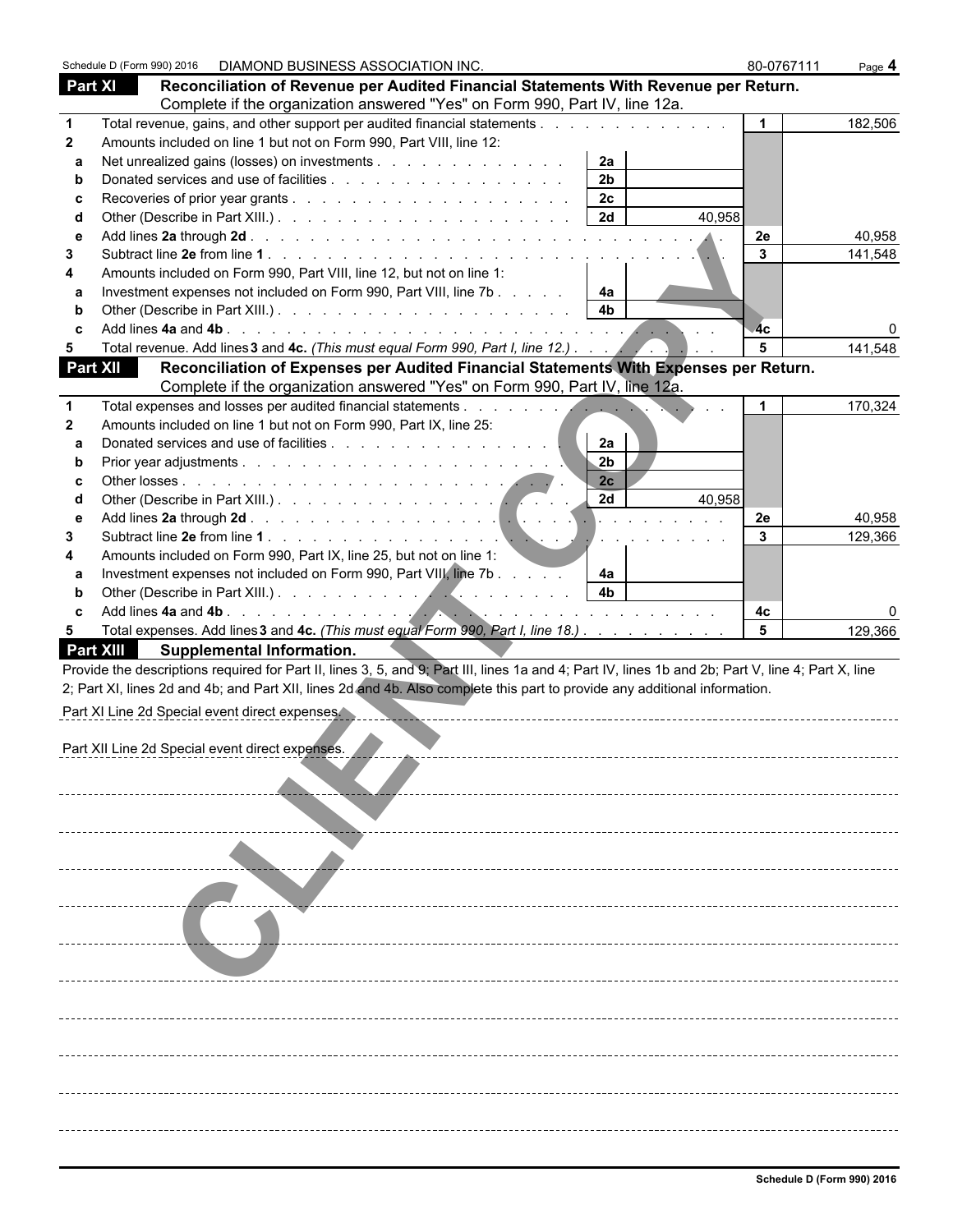Part II **Fundraising Events.** Complete if the organization answered "Yes" on Form 990, Part IV, line 18, or reported more than \$15,000 of fundraising event contributions and gross income on Form 990-EZ, lines 1 and 6b. List events with gross receipts greater than \$5,000.

| (c) Other events<br>(a) Event $#1$<br>(b) Event $#2$<br>SPECIAL EVENTS<br><b>NONE</b><br>(add col. (a) through<br>col. (c)<br>(event type)<br>(total number)<br>(event type)<br>Revenue<br>Gross receipts<br>37,696<br>U<br>$\mathbf 1$<br>Less: Contributions<br>26,250<br>2<br>0<br>Gross income (line 1<br>3<br>11,446<br>minus line $2)$ .<br>$\Omega$<br>Cash prizes<br>0<br>4<br>$\overline{0}$<br>5<br>Noncash prizes<br>$\Omega$<br>Direct Expenses<br>$\overline{0}$<br>Rent/facility costs<br>6<br>$\Omega$<br>Food and beverages<br>$\overline{0}$<br>7<br>$\Omega$<br>0<br>Entertainment<br>8<br>$\Omega$<br>40,958<br>Other direct expenses<br>9<br>$\Omega$<br>10<br>11<br>Net income summary. Subtract line 10 from line 3, column (d)<br>Gaming. Complete if the organization answered "Yes" on Form 990, Part IV, line 19, or reported more<br>Part III<br>than \$15,000 on Form 990-EZ, line 6a.<br>Revenue<br>(b) Pull tabs/instant<br>(d) Total gaming (add<br>(a) Bingo<br>(c) Other gaming<br>bingo/progressive bingo<br>Gross revenue<br>Direct Expenses<br>$\mathbf{2}$<br>Cash prizes<br>3<br>Noncash prizes<br>Rent/facility costs<br>4<br>5<br>Other direct expenses<br>Ē.<br>$\overline{\Box}$ Yes<br>$\%$<br>$rac{9}{2}$<br>Yes<br>Yes<br>Volunteer labor . /<br>No<br>No<br>No<br>6<br>Direct expense summary. Add lines 2 through 5 in column (d)<br>7<br>Net gaming income summary. Subtract line 7 from line 1, column (d)<br>8<br>Enter the state(s) in which the organization conducts gaming activities:<br>9<br>Is the organization licensed to conduct gaming activities in each of these states?<br>  Yes<br>а<br>b<br>Were any of the organization's gaming licenses revoked, suspended, or terminated during the tax year?<br>10a |  | Creins with gross receipts greater than \$0,000. |  |                            |
|----------------------------------------------------------------------------------------------------------------------------------------------------------------------------------------------------------------------------------------------------------------------------------------------------------------------------------------------------------------------------------------------------------------------------------------------------------------------------------------------------------------------------------------------------------------------------------------------------------------------------------------------------------------------------------------------------------------------------------------------------------------------------------------------------------------------------------------------------------------------------------------------------------------------------------------------------------------------------------------------------------------------------------------------------------------------------------------------------------------------------------------------------------------------------------------------------------------------------------------------------------------------------------------------------------------------------------------------------------------------------------------------------------------------------------------------------------------------------------------------------------------------------------------------------------------------------------------------------------------------------------------------------------------------------------------------------------------------------------------------------------------------------|--|--------------------------------------------------|--|----------------------------|
|                                                                                                                                                                                                                                                                                                                                                                                                                                                                                                                                                                                                                                                                                                                                                                                                                                                                                                                                                                                                                                                                                                                                                                                                                                                                                                                                                                                                                                                                                                                                                                                                                                                                                                                                                                            |  |                                                  |  | (d) Total events           |
|                                                                                                                                                                                                                                                                                                                                                                                                                                                                                                                                                                                                                                                                                                                                                                                                                                                                                                                                                                                                                                                                                                                                                                                                                                                                                                                                                                                                                                                                                                                                                                                                                                                                                                                                                                            |  |                                                  |  |                            |
|                                                                                                                                                                                                                                                                                                                                                                                                                                                                                                                                                                                                                                                                                                                                                                                                                                                                                                                                                                                                                                                                                                                                                                                                                                                                                                                                                                                                                                                                                                                                                                                                                                                                                                                                                                            |  |                                                  |  |                            |
|                                                                                                                                                                                                                                                                                                                                                                                                                                                                                                                                                                                                                                                                                                                                                                                                                                                                                                                                                                                                                                                                                                                                                                                                                                                                                                                                                                                                                                                                                                                                                                                                                                                                                                                                                                            |  |                                                  |  | 37,696                     |
|                                                                                                                                                                                                                                                                                                                                                                                                                                                                                                                                                                                                                                                                                                                                                                                                                                                                                                                                                                                                                                                                                                                                                                                                                                                                                                                                                                                                                                                                                                                                                                                                                                                                                                                                                                            |  |                                                  |  | 26,250                     |
|                                                                                                                                                                                                                                                                                                                                                                                                                                                                                                                                                                                                                                                                                                                                                                                                                                                                                                                                                                                                                                                                                                                                                                                                                                                                                                                                                                                                                                                                                                                                                                                                                                                                                                                                                                            |  |                                                  |  | 11,446                     |
|                                                                                                                                                                                                                                                                                                                                                                                                                                                                                                                                                                                                                                                                                                                                                                                                                                                                                                                                                                                                                                                                                                                                                                                                                                                                                                                                                                                                                                                                                                                                                                                                                                                                                                                                                                            |  |                                                  |  |                            |
|                                                                                                                                                                                                                                                                                                                                                                                                                                                                                                                                                                                                                                                                                                                                                                                                                                                                                                                                                                                                                                                                                                                                                                                                                                                                                                                                                                                                                                                                                                                                                                                                                                                                                                                                                                            |  |                                                  |  |                            |
|                                                                                                                                                                                                                                                                                                                                                                                                                                                                                                                                                                                                                                                                                                                                                                                                                                                                                                                                                                                                                                                                                                                                                                                                                                                                                                                                                                                                                                                                                                                                                                                                                                                                                                                                                                            |  |                                                  |  |                            |
|                                                                                                                                                                                                                                                                                                                                                                                                                                                                                                                                                                                                                                                                                                                                                                                                                                                                                                                                                                                                                                                                                                                                                                                                                                                                                                                                                                                                                                                                                                                                                                                                                                                                                                                                                                            |  |                                                  |  |                            |
|                                                                                                                                                                                                                                                                                                                                                                                                                                                                                                                                                                                                                                                                                                                                                                                                                                                                                                                                                                                                                                                                                                                                                                                                                                                                                                                                                                                                                                                                                                                                                                                                                                                                                                                                                                            |  |                                                  |  |                            |
|                                                                                                                                                                                                                                                                                                                                                                                                                                                                                                                                                                                                                                                                                                                                                                                                                                                                                                                                                                                                                                                                                                                                                                                                                                                                                                                                                                                                                                                                                                                                                                                                                                                                                                                                                                            |  |                                                  |  | 40,958                     |
|                                                                                                                                                                                                                                                                                                                                                                                                                                                                                                                                                                                                                                                                                                                                                                                                                                                                                                                                                                                                                                                                                                                                                                                                                                                                                                                                                                                                                                                                                                                                                                                                                                                                                                                                                                            |  |                                                  |  | 40,958)<br>$-29,512$       |
|                                                                                                                                                                                                                                                                                                                                                                                                                                                                                                                                                                                                                                                                                                                                                                                                                                                                                                                                                                                                                                                                                                                                                                                                                                                                                                                                                                                                                                                                                                                                                                                                                                                                                                                                                                            |  |                                                  |  |                            |
|                                                                                                                                                                                                                                                                                                                                                                                                                                                                                                                                                                                                                                                                                                                                                                                                                                                                                                                                                                                                                                                                                                                                                                                                                                                                                                                                                                                                                                                                                                                                                                                                                                                                                                                                                                            |  |                                                  |  |                            |
|                                                                                                                                                                                                                                                                                                                                                                                                                                                                                                                                                                                                                                                                                                                                                                                                                                                                                                                                                                                                                                                                                                                                                                                                                                                                                                                                                                                                                                                                                                                                                                                                                                                                                                                                                                            |  |                                                  |  | col. (a) through col. (c)) |
|                                                                                                                                                                                                                                                                                                                                                                                                                                                                                                                                                                                                                                                                                                                                                                                                                                                                                                                                                                                                                                                                                                                                                                                                                                                                                                                                                                                                                                                                                                                                                                                                                                                                                                                                                                            |  |                                                  |  |                            |
|                                                                                                                                                                                                                                                                                                                                                                                                                                                                                                                                                                                                                                                                                                                                                                                                                                                                                                                                                                                                                                                                                                                                                                                                                                                                                                                                                                                                                                                                                                                                                                                                                                                                                                                                                                            |  |                                                  |  |                            |
|                                                                                                                                                                                                                                                                                                                                                                                                                                                                                                                                                                                                                                                                                                                                                                                                                                                                                                                                                                                                                                                                                                                                                                                                                                                                                                                                                                                                                                                                                                                                                                                                                                                                                                                                                                            |  |                                                  |  |                            |
|                                                                                                                                                                                                                                                                                                                                                                                                                                                                                                                                                                                                                                                                                                                                                                                                                                                                                                                                                                                                                                                                                                                                                                                                                                                                                                                                                                                                                                                                                                                                                                                                                                                                                                                                                                            |  |                                                  |  |                            |
|                                                                                                                                                                                                                                                                                                                                                                                                                                                                                                                                                                                                                                                                                                                                                                                                                                                                                                                                                                                                                                                                                                                                                                                                                                                                                                                                                                                                                                                                                                                                                                                                                                                                                                                                                                            |  |                                                  |  |                            |
|                                                                                                                                                                                                                                                                                                                                                                                                                                                                                                                                                                                                                                                                                                                                                                                                                                                                                                                                                                                                                                                                                                                                                                                                                                                                                                                                                                                                                                                                                                                                                                                                                                                                                                                                                                            |  |                                                  |  |                            |
|                                                                                                                                                                                                                                                                                                                                                                                                                                                                                                                                                                                                                                                                                                                                                                                                                                                                                                                                                                                                                                                                                                                                                                                                                                                                                                                                                                                                                                                                                                                                                                                                                                                                                                                                                                            |  |                                                  |  | $\left( 0\right)$          |
|                                                                                                                                                                                                                                                                                                                                                                                                                                                                                                                                                                                                                                                                                                                                                                                                                                                                                                                                                                                                                                                                                                                                                                                                                                                                                                                                                                                                                                                                                                                                                                                                                                                                                                                                                                            |  |                                                  |  | 0                          |
|                                                                                                                                                                                                                                                                                                                                                                                                                                                                                                                                                                                                                                                                                                                                                                                                                                                                                                                                                                                                                                                                                                                                                                                                                                                                                                                                                                                                                                                                                                                                                                                                                                                                                                                                                                            |  |                                                  |  |                            |
|                                                                                                                                                                                                                                                                                                                                                                                                                                                                                                                                                                                                                                                                                                                                                                                                                                                                                                                                                                                                                                                                                                                                                                                                                                                                                                                                                                                                                                                                                                                                                                                                                                                                                                                                                                            |  |                                                  |  | l No                       |
|                                                                                                                                                                                                                                                                                                                                                                                                                                                                                                                                                                                                                                                                                                                                                                                                                                                                                                                                                                                                                                                                                                                                                                                                                                                                                                                                                                                                                                                                                                                                                                                                                                                                                                                                                                            |  |                                                  |  |                            |
|                                                                                                                                                                                                                                                                                                                                                                                                                                                                                                                                                                                                                                                                                                                                                                                                                                                                                                                                                                                                                                                                                                                                                                                                                                                                                                                                                                                                                                                                                                                                                                                                                                                                                                                                                                            |  |                                                  |  | Yes No                     |

**Schedule G (Form 990 or 990-EZ) 2016**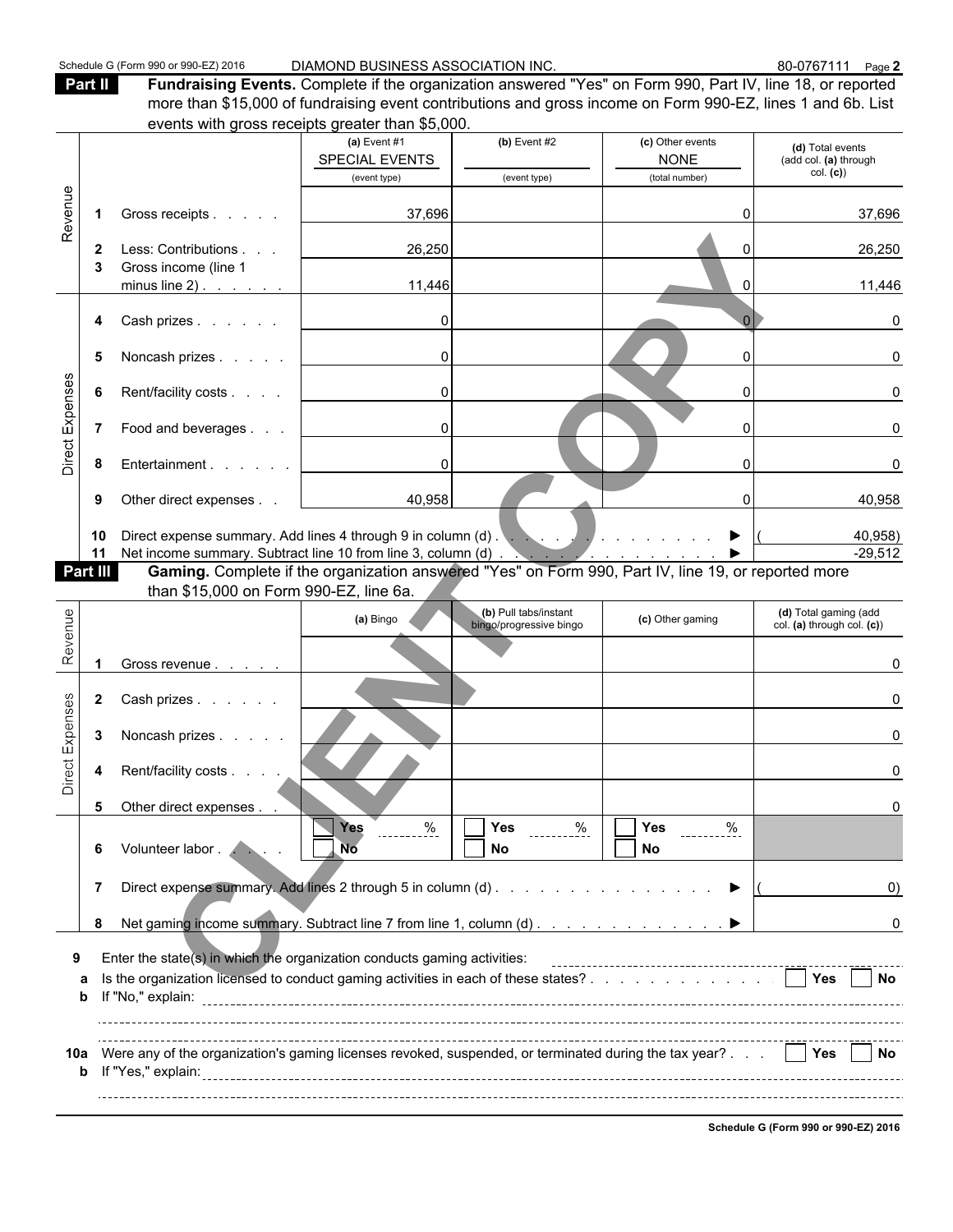| <b>SCHEDULE O</b><br>(Form 990 or 990-EZ)<br>Department of the Treasury<br>Internal Revenue Service | Supplemental Information to Form 990 or 990-EZ<br>Complete to provide information for responses to specific questions on<br>Form 990 or 990-EZ or to provide any additional information.<br>Attach to Form 990 or 990-EZ.<br>▶<br>Information about Schedule O (Form 990 or 990-EZ) and its instructions is at www.irs.gov/form990. |                                                     | OMB No. 1545-0047<br>$20$ 16<br><b>Open to Public</b><br>Inspection |
|-----------------------------------------------------------------------------------------------------|-------------------------------------------------------------------------------------------------------------------------------------------------------------------------------------------------------------------------------------------------------------------------------------------------------------------------------------|-----------------------------------------------------|---------------------------------------------------------------------|
| Name of the organization                                                                            | DIAMOND BUSINESS ASSOCIATION INC.                                                                                                                                                                                                                                                                                                   | <b>Employer identification number</b><br>80-0767111 |                                                                     |
|                                                                                                     | Form 990, Part VI, Section B, Line 11b: PRESIDENT AND EXECUTIVE DIRECTOR REVIEW AND SIGN FORM                                                                                                                                                                                                                                       |                                                     |                                                                     |
|                                                                                                     | 990. COPY MADE AVAILABLE TO ALL BOARD MEMBERS.                                                                                                                                                                                                                                                                                      |                                                     |                                                                     |
|                                                                                                     | Form 990, Part VI, Section B, Line 12c: ALL BOARD MEMBERS ARE REQUIRED TO SIGN ANNUAL CONFLICT                                                                                                                                                                                                                                      |                                                     |                                                                     |
| OF INTEREST POLICY STATEMENT.                                                                       |                                                                                                                                                                                                                                                                                                                                     |                                                     |                                                                     |
|                                                                                                     | Form 990, Part VI, Section C, Line 19: THE ORGANIZATION MAKES ITS GOVERNING DOCUMENTS,                                                                                                                                                                                                                                              |                                                     |                                                                     |
|                                                                                                     | CONFLICT OF INTEREST POLICY AND FINANCIAL STATEMENTS AVAILABLE TO THE PUBLIC UPON REQUEST.                                                                                                                                                                                                                                          |                                                     |                                                                     |
|                                                                                                     |                                                                                                                                                                                                                                                                                                                                     |                                                     |                                                                     |
|                                                                                                     |                                                                                                                                                                                                                                                                                                                                     |                                                     |                                                                     |
|                                                                                                     |                                                                                                                                                                                                                                                                                                                                     |                                                     |                                                                     |
|                                                                                                     |                                                                                                                                                                                                                                                                                                                                     |                                                     |                                                                     |
|                                                                                                     |                                                                                                                                                                                                                                                                                                                                     |                                                     |                                                                     |
|                                                                                                     |                                                                                                                                                                                                                                                                                                                                     |                                                     |                                                                     |
|                                                                                                     |                                                                                                                                                                                                                                                                                                                                     |                                                     |                                                                     |
|                                                                                                     |                                                                                                                                                                                                                                                                                                                                     |                                                     |                                                                     |
|                                                                                                     |                                                                                                                                                                                                                                                                                                                                     |                                                     |                                                                     |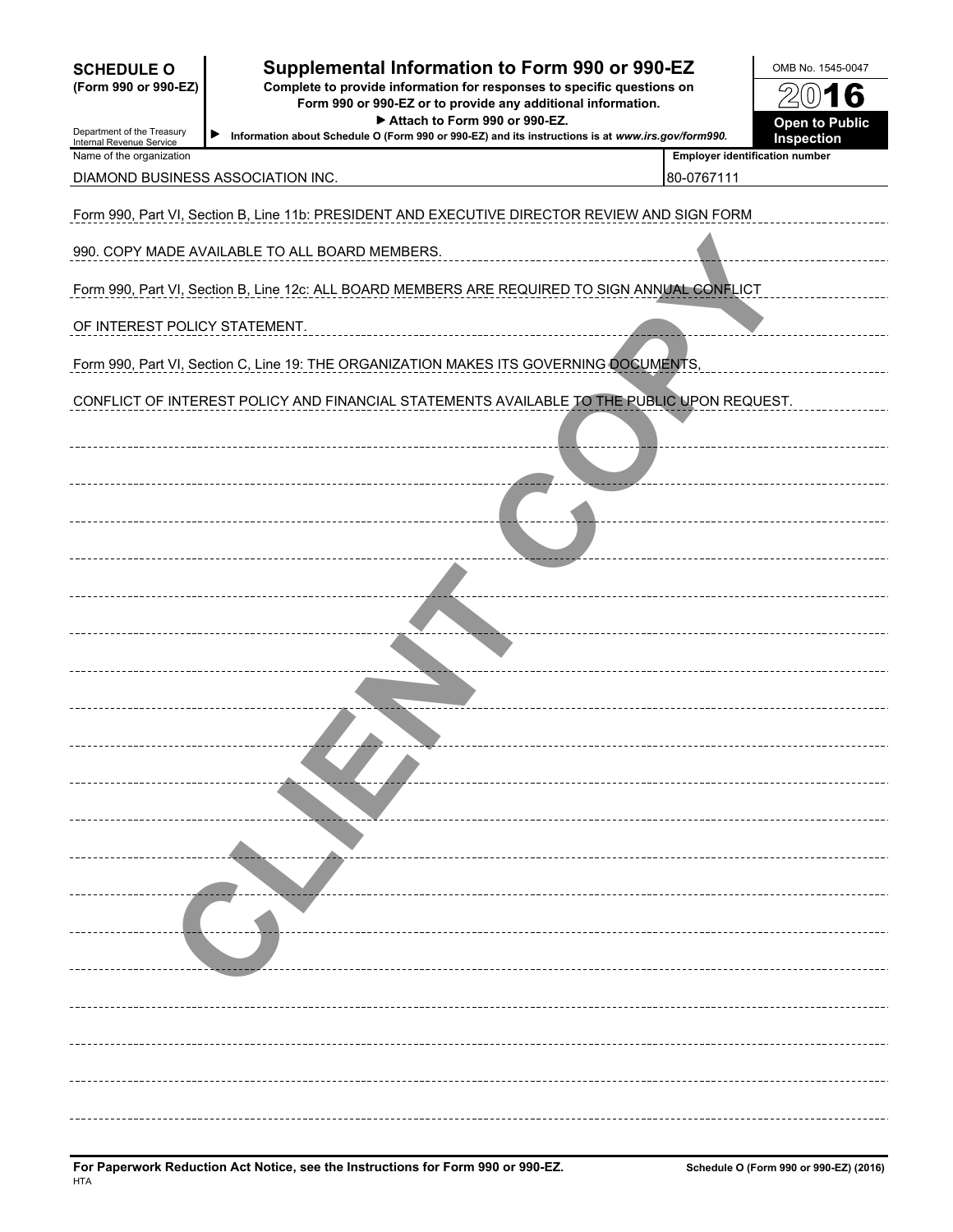# **Included E-File Forms (990/1120POL EF Info)**

|                      | E-file created on 01/10/2018 01:04:52 PM with SubmissionID: 3083732018009rw6ax9i |
|----------------------|----------------------------------------------------------------------------------|
| Form Order Form Name | Section/Worksheet                                                                |

CLIENT COPY

| <b>Return Header</b> |
|----------------------|
| 990                  |
| Sch D (990)          |
| Sch G (990/990EZ)    |
| Sch O (990/990EZ)    |
|                      |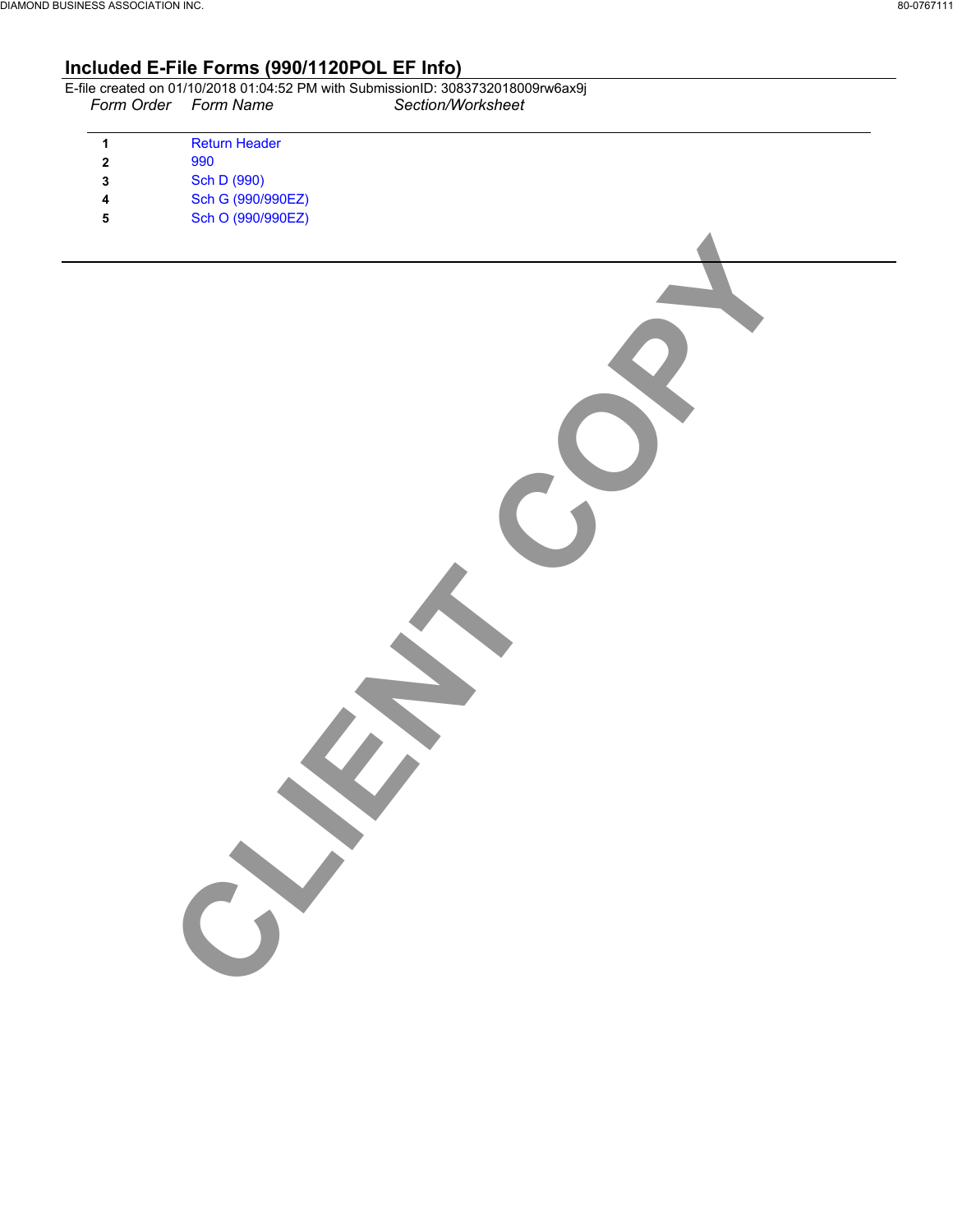| TAXABLE YEAR                  | <b>California Exempt Organization</b>                                                                                                                                                                                                                      |                               |                                                                                                            |                                                    | <b>FORM</b>                                                                          |                          |
|-------------------------------|------------------------------------------------------------------------------------------------------------------------------------------------------------------------------------------------------------------------------------------------------------|-------------------------------|------------------------------------------------------------------------------------------------------------|----------------------------------------------------|--------------------------------------------------------------------------------------|--------------------------|
| 2016                          | <b>Annual Information Return</b>                                                                                                                                                                                                                           |                               |                                                                                                            |                                                    | 199                                                                                  |                          |
|                               | Calendar Year 2016 or fiscal year beginning (mm/dd/yyyy)                                                                                                                                                                                                   | 07/01/2016                    |                                                                                                            | , and ending (mm/dd/yyyy)                          | 06/30/2017                                                                           |                          |
|                               | Corporation/Organization name<br>DIAMOND BUSINESS ASSOCIATION INC.                                                                                                                                                                                         |                               |                                                                                                            | California corporation number                      |                                                                                      |                          |
|                               | Additional information. See instructions.                                                                                                                                                                                                                  |                               |                                                                                                            | 3420402<br><b>FEIN</b>                             |                                                                                      |                          |
|                               |                                                                                                                                                                                                                                                            |                               |                                                                                                            | 80-0767111                                         |                                                                                      |                          |
|                               | Street address (suite or room)<br>415 EUCLID AVENUE K-13                                                                                                                                                                                                   |                               |                                                                                                            |                                                    | PMB no.                                                                              |                          |
| City<br>SAN DIEGO             |                                                                                                                                                                                                                                                            |                               |                                                                                                            | State \<br>CA                                      | Zip code<br>$\sqrt{92114}$                                                           |                          |
| Foreign country name          |                                                                                                                                                                                                                                                            | Foreign province/state/county |                                                                                                            |                                                    | Foreign postal code                                                                  |                          |
|                               |                                                                                                                                                                                                                                                            |                               |                                                                                                            |                                                    | If exempt under R&TC Section 23701d, has the organization                            |                          |
|                               |                                                                                                                                                                                                                                                            |                               |                                                                                                            |                                                    |                                                                                      |                          |
|                               |                                                                                                                                                                                                                                                            |                               |                                                                                                            |                                                    | engaged in political activities? See instructions. ● Yes X No                        |                          |
|                               |                                                                                                                                                                                                                                                            |                               |                                                                                                            |                                                    | K Is the organization exempt under R&TC Section 23701g? $\bullet$ Yes $\boxtimes$ No |                          |
|                               | <b>D</b> Final Information Return?<br>● Dissolved Surrendered (Withdrawn) Merged/Reorganized L If organization is exempt under R&TC Section 23701d and<br>Enter date: (mm/dd/yyyy) $\bullet$                                                               |                               | If "Yes," enter the gross receipts from nonmember sources \$<br>meets the filing fee exception, check box. |                                                    |                                                                                      |                          |
|                               | E Check accounting method: (1) $\Box$ Cash (2) $\Box$ Accrual (3) $\Box$ Other                                                                                                                                                                             |                               |                                                                                                            |                                                    |                                                                                      |                          |
|                               | F Federal return filed? (1) $\bigcirc$ 990T (2) $\bigcirc$ 990PF (3) $\bigcirc$ Sch H (990) M is the organization a Limited Liability Company? $\bigcirc$ Yes $\bigtimes$ No                                                                               |                               |                                                                                                            |                                                    |                                                                                      |                          |
|                               | (4) $\overline{X}$ Other 990 series<br><b>G</b> Is this a group filing? See instructions $\bullet$ $\boxed{\phantom{1}}$ Yes $\boxed{\phantom{1}}$ No                                                                                                      |                               | N Did the organization file Form 100 or Form 109 to                                                        |                                                    |                                                                                      |                          |
|                               | H Is this organization in a group exemption $\Box$ Yes $\overline{X}$ No $\overline{Q}$ is the organization under audit by the IRS or has the                                                                                                              |                               |                                                                                                            |                                                    |                                                                                      |                          |
|                               | If "Yes," what is the parent's name?                                                                                                                                                                                                                       |                               |                                                                                                            |                                                    |                                                                                      |                          |
|                               |                                                                                                                                                                                                                                                            |                               |                                                                                                            |                                                    | Is federal Form 1023/1024 pending? $\Box$ Yes $\boxtimes$ No                         |                          |
|                               | Did the organization have any changes to its guidelines                                                                                                                                                                                                    |                               | Date filed with IRS                                                                                        |                                                    |                                                                                      |                          |
| Part I                        | Complete Part I unless not required to file this form. See General Instructions B and C.                                                                                                                                                                   |                               |                                                                                                            |                                                    |                                                                                      |                          |
|                               |                                                                                                                                                                                                                                                            |                               |                                                                                                            |                                                    |                                                                                      | 125,557 00               |
|                               |                                                                                                                                                                                                                                                            |                               |                                                                                                            |                                                    |                                                                                      | 320 00                   |
|                               |                                                                                                                                                                                                                                                            |                               |                                                                                                            |                                                    |                                                                                      | 56,629 00                |
| Receipts<br>and               | 4 Total gross receipts for filing requirement test. Add line 1 through line 3.                                                                                                                                                                             |                               |                                                                                                            |                                                    |                                                                                      |                          |
| <b>Revenues</b>               | This line must be completed. If the result is less than \$50,000, see General Instruction B $\bullet$                                                                                                                                                      |                               |                                                                                                            | $\overline{4}$                                     |                                                                                      | 182,506 00               |
|                               | 5 Cost of goods sold $\ldots$ $\ldots$ $\ldots$ $\ldots$                                                                                                                                                                                                   |                               |                                                                                                            | $0$ 00                                             |                                                                                      |                          |
|                               | 6 Cost or other basis, and sales expenses of assets sold    6                                                                                                                                                                                              |                               |                                                                                                            | $0$ 00                                             |                                                                                      |                          |
|                               |                                                                                                                                                                                                                                                            |                               |                                                                                                            | $\overline{7}$                                     |                                                                                      | 0 <sub>0</sub>           |
|                               |                                                                                                                                                                                                                                                            |                               |                                                                                                            | 9                                                  |                                                                                      | 182,506 00<br>170,324 00 |
| <b>Expenses</b>               | 10 Excess of receipts over expenses and disbursements. Subtract line 9 from line 8                                                                                                                                                                         |                               |                                                                                                            | 10                                                 |                                                                                      | $12,182$ 00              |
|                               |                                                                                                                                                                                                                                                            |                               |                                                                                                            | 11                                                 |                                                                                      | 0 00                     |
|                               |                                                                                                                                                                                                                                                            |                               |                                                                                                            | 12                                                 |                                                                                      | 0 00                     |
|                               |                                                                                                                                                                                                                                                            |                               |                                                                                                            | 13                                                 |                                                                                      | 0 00                     |
| <b>Filing</b><br>Fee          |                                                                                                                                                                                                                                                            |                               |                                                                                                            | 14                                                 |                                                                                      | 0 <sub>0</sub>           |
|                               |                                                                                                                                                                                                                                                            |                               |                                                                                                            |                                                    |                                                                                      | 10 00                    |
|                               |                                                                                                                                                                                                                                                            |                               |                                                                                                            | 16                                                 |                                                                                      | 0 <sub>0</sub>           |
|                               | 17 Balance due. Add line 12, line 15, and line 16. Then subtract line 11 from the result 0<br>Under penalties of perjury, I declare that I have examined this return, including accompanying schedules and statements, and to the best of my knowledge and |                               |                                                                                                            | 17                                                 |                                                                                      | 10 00                    |
| Sign                          | belief, it is true, correct, and complete. Declaration of preparer (other than taxpayer) is based on all information of which preparer has any knowledge.                                                                                                  |                               |                                                                                                            |                                                    |                                                                                      |                          |
| Here                          | Signature                                                                                                                                                                                                                                                  | Title                         |                                                                                                            | Date                                               | <b>•</b> Telephone                                                                   |                          |
|                               | of officer $\blacktriangleright$                                                                                                                                                                                                                           | PRESIDENT                     |                                                                                                            | 01/10/2019                                         | 619-746-6245                                                                         |                          |
|                               | Preparer's<br>signature Andres D. Garcia, CPA                                                                                                                                                                                                              |                               | Date<br>01/10/2018                                                                                         | Check if self-<br>employed $\blacktriangleright$ X | $\bullet$ PTIN<br>P01317557                                                          |                          |
| Paid                          |                                                                                                                                                                                                                                                            |                               |                                                                                                            |                                                    | $\bullet$ FEIN                                                                       |                          |
| <b>Preparer's</b><br>Use Only | Firm's name (or yours,<br>>ANDRES D. GARCIA, CPA<br>if self-employed)                                                                                                                                                                                      |                               |                                                                                                            |                                                    | 46-1669541                                                                           |                          |
|                               | and address                                                                                                                                                                                                                                                |                               |                                                                                                            |                                                    | • Telephone                                                                          |                          |
|                               | 9655 GRANITE RIDGE DRIVE, SUITE 200, SAN DIEGO, CA 9                                                                                                                                                                                                       |                               |                                                                                                            |                                                    | 858-431-9423                                                                         |                          |
|                               | May the FTB discuss this return with the preparer shown above? See instructions                                                                                                                                                                            |                               |                                                                                                            |                                                    | $\bullet$ $\overline{X}$ Yes $\Box$ No                                               |                          |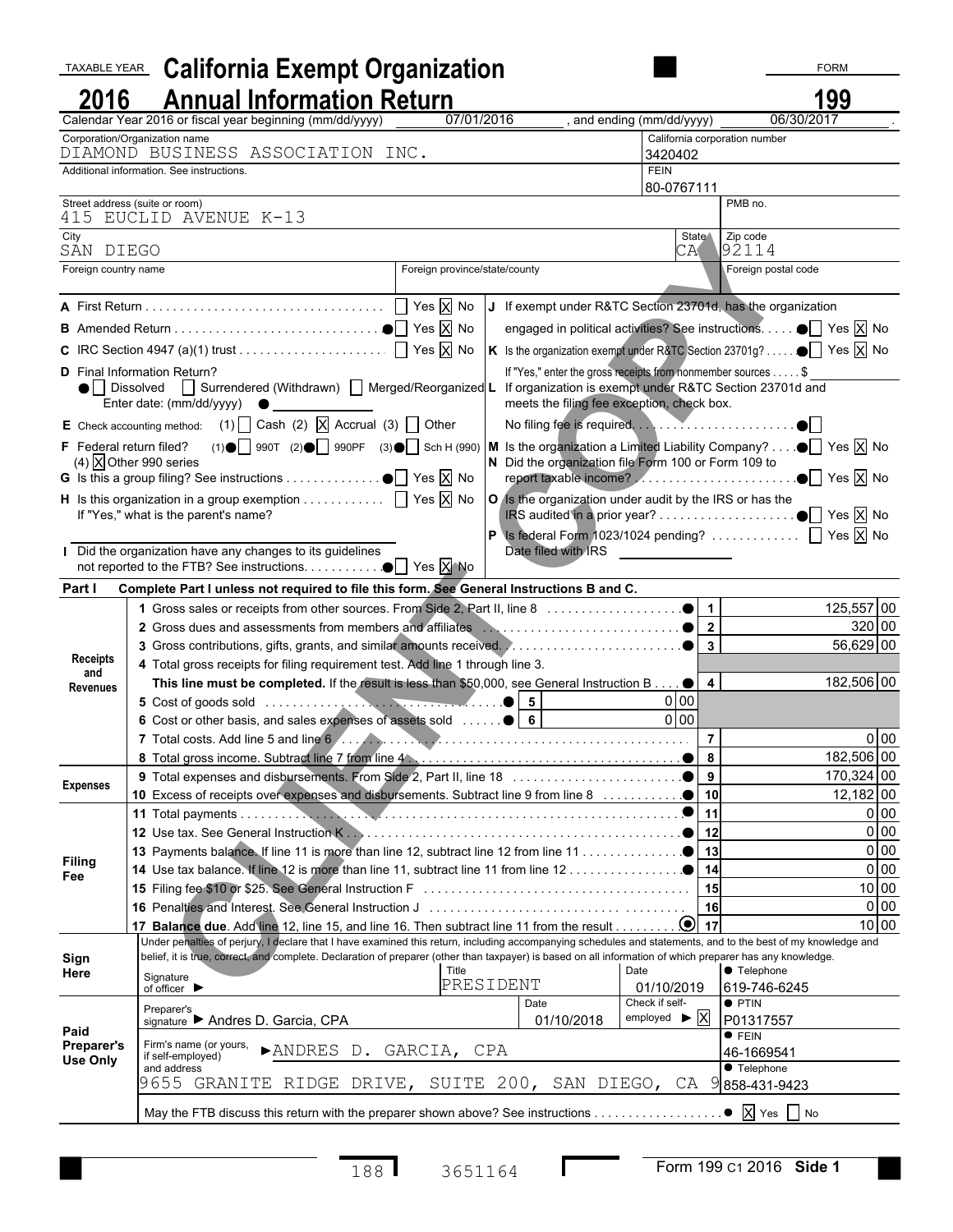|                   | DIAMOND BUSINESS ASSOCIATION INC.                                                                                                                                                         |                |                                         |                                              |    | 80-0767111             |  |  |  |
|-------------------|-------------------------------------------------------------------------------------------------------------------------------------------------------------------------------------------|----------------|-----------------------------------------|----------------------------------------------|----|------------------------|--|--|--|
| Part II           | Organizations with gross receipts of more than \$50,000 and private foundations<br>regardless of amount of gross receipts - complete Part II or furnish substitute information.           |                |                                         |                                              |    |                        |  |  |  |
|                   |                                                                                                                                                                                           |                |                                         | 1                                            |    | 125,557 00             |  |  |  |
|                   |                                                                                                                                                                                           |                |                                         | $\mathbf{2}$                                 |    | 0 00                   |  |  |  |
|                   |                                                                                                                                                                                           |                |                                         | 3                                            |    | 0 <sub>0</sub>         |  |  |  |
| <b>Receipts</b>   |                                                                                                                                                                                           |                |                                         | 4                                            |    | 0 <sub>0</sub>         |  |  |  |
| from<br>Other     |                                                                                                                                                                                           |                |                                         | 5                                            |    | 0 <sub>0</sub>         |  |  |  |
| Sources           |                                                                                                                                                                                           |                |                                         | 6                                            |    | 0 <sub>0</sub>         |  |  |  |
|                   | 7 Other income. Attach schedule entertainment in the contract of the state of the state of the state of the st                                                                            |                |                                         | $\overline{7}$                               |    | 0 00                   |  |  |  |
|                   |                                                                                                                                                                                           |                |                                         | 8                                            |    | 125,557 00             |  |  |  |
|                   |                                                                                                                                                                                           |                |                                         | 9                                            |    | 0 00<br>0 <sub>0</sub> |  |  |  |
|                   |                                                                                                                                                                                           |                |                                         |                                              |    |                        |  |  |  |
| <b>Expenses</b>   |                                                                                                                                                                                           |                |                                         |                                              |    |                        |  |  |  |
| and               | 12 Other salaries and wages entertainment containment and contained and contained and contained and contained                                                                             |                |                                         | 12                                           |    | 74,708 00              |  |  |  |
| Disburse-         |                                                                                                                                                                                           |                |                                         | 13                                           |    | 0 00                   |  |  |  |
| ments             |                                                                                                                                                                                           |                |                                         | 14                                           |    | 7,007 00               |  |  |  |
|                   |                                                                                                                                                                                           |                |                                         | 15                                           |    | $3,043$ 00             |  |  |  |
|                   |                                                                                                                                                                                           |                |                                         | 16                                           |    | 0 00                   |  |  |  |
|                   |                                                                                                                                                                                           |                |                                         | 17                                           |    | 85,566 00              |  |  |  |
| <b>Schedule L</b> | 18 Total expenses and disbursements. Add line 9 through line 17. Enter here and on Side 1, Part I, line 9                                                                                 |                | Beginning of taxable year               | 18                                           |    | 170,324 00             |  |  |  |
| <b>Assets</b>     | <b>Balance Sheet</b>                                                                                                                                                                      | (a)            | (b)                                     | End of taxable year<br>(c)                   |    | (d)                    |  |  |  |
|                   |                                                                                                                                                                                           |                | 24,527.                                 |                                              | 0  | 22,688.                |  |  |  |
|                   | 2 Net accounts receivable                                                                                                                                                                 |                | 6,811.                                  |                                              |    | 9,850.                 |  |  |  |
|                   | 3 Net notes receivable                                                                                                                                                                    |                | 0.                                      |                                              |    | 0.                     |  |  |  |
|                   | 4 Inventories                                                                                                                                                                             |                | 0.                                      |                                              |    | 0.                     |  |  |  |
|                   | 5 Federal and state government obligations                                                                                                                                                |                | 0.                                      |                                              |    | 0.                     |  |  |  |
|                   | 6 Investments in other bonds                                                                                                                                                              |                | 0.                                      |                                              |    | 0.                     |  |  |  |
|                   | 7 Investments in stock                                                                                                                                                                    |                | 0.                                      |                                              |    | 0.                     |  |  |  |
|                   |                                                                                                                                                                                           |                | 0.                                      |                                              |    | 0.                     |  |  |  |
|                   | <b>9</b> Other investments. Attach schedule                                                                                                                                               |                | 0.                                      |                                              |    | 0.                     |  |  |  |
|                   | 10 a Depreciable assets                                                                                                                                                                   | $\overline{0}$ |                                         |                                              | 0. |                        |  |  |  |
|                   | <b>b</b> Less accumulated depreciation<br>$\overline{\mathcal{C}}$                                                                                                                        | $0.$ )         | 0.                                      | $0.$ )                                       |    | 0.                     |  |  |  |
|                   |                                                                                                                                                                                           |                | 0.                                      |                                              |    | 0.                     |  |  |  |
|                   |                                                                                                                                                                                           |                | 482                                     |                                              |    | 2.716.                 |  |  |  |
|                   |                                                                                                                                                                                           |                | 31,820.                                 |                                              |    | 35,254.                |  |  |  |
|                   | Liabilities and net worth                                                                                                                                                                 |                |                                         |                                              |    |                        |  |  |  |
|                   |                                                                                                                                                                                           |                | 4,200                                   |                                              |    | 3,316.                 |  |  |  |
|                   |                                                                                                                                                                                           |                | 0.                                      |                                              |    | 0.                     |  |  |  |
|                   |                                                                                                                                                                                           |                | 0.                                      |                                              |    | 0.                     |  |  |  |
|                   |                                                                                                                                                                                           |                | 0.                                      |                                              |    | 0.                     |  |  |  |
|                   |                                                                                                                                                                                           |                | 14,734.                                 |                                              |    | 6,870.                 |  |  |  |
|                   |                                                                                                                                                                                           |                | 0.                                      |                                              |    | 0.                     |  |  |  |
|                   | 20 Paid-in or capital surplus. Attach reconciliation                                                                                                                                      |                | 0.                                      |                                              |    | 0                      |  |  |  |
|                   |                                                                                                                                                                                           |                | 12,886.                                 |                                              |    | 25,068.                |  |  |  |
|                   | 22 Total liabilities and net worth                                                                                                                                                        |                | 31,820.                                 |                                              |    | 35,254.                |  |  |  |
|                   | <b>Schedule M-1</b><br>Reconciliation of income per books with income per return<br>Do not complete this schedule if the amount on Schedule L, line 13, column (d), is less than \$50,000 |                |                                         |                                              |    |                        |  |  |  |
| 1                 | Net income per books                                                                                                                                                                      | 0.             | 7 Income recorded on books this year    |                                              |    |                        |  |  |  |
|                   | Federal income tax                                                                                                                                                                        | 0.             |                                         | not included in this return. Attach schedule |    | 0.                     |  |  |  |
| 2<br>3            | Excess of capital losses over capital gains                                                                                                                                               |                | 8 Deductions in this return not charged |                                              |    |                        |  |  |  |
| 4                 | Income not recorded on books this                                                                                                                                                         |                | against book income this year.          |                                              |    |                        |  |  |  |
|                   | year. Attach schedule $\ldots \ldots \ldots \ldots \ldots \ldots$                                                                                                                         | 0.             |                                         | Attach schedule                              |    | 0.                     |  |  |  |
| 5                 | Expenses recorded on books this year not                                                                                                                                                  |                |                                         | 9 Total. Add line 7 and line 8               |    | 0.                     |  |  |  |
|                   | deducted in this return. Attach schedule                                                                                                                                                  | 0.             | 10 Net income per return.               |                                              |    |                        |  |  |  |
| 6                 | Total. Add line 1 through line 5                                                                                                                                                          | 0.             |                                         | Subtract line 9 from line 6                  |    | 0.                     |  |  |  |
|                   |                                                                                                                                                                                           |                |                                         |                                              |    |                        |  |  |  |

 $\mathbf l$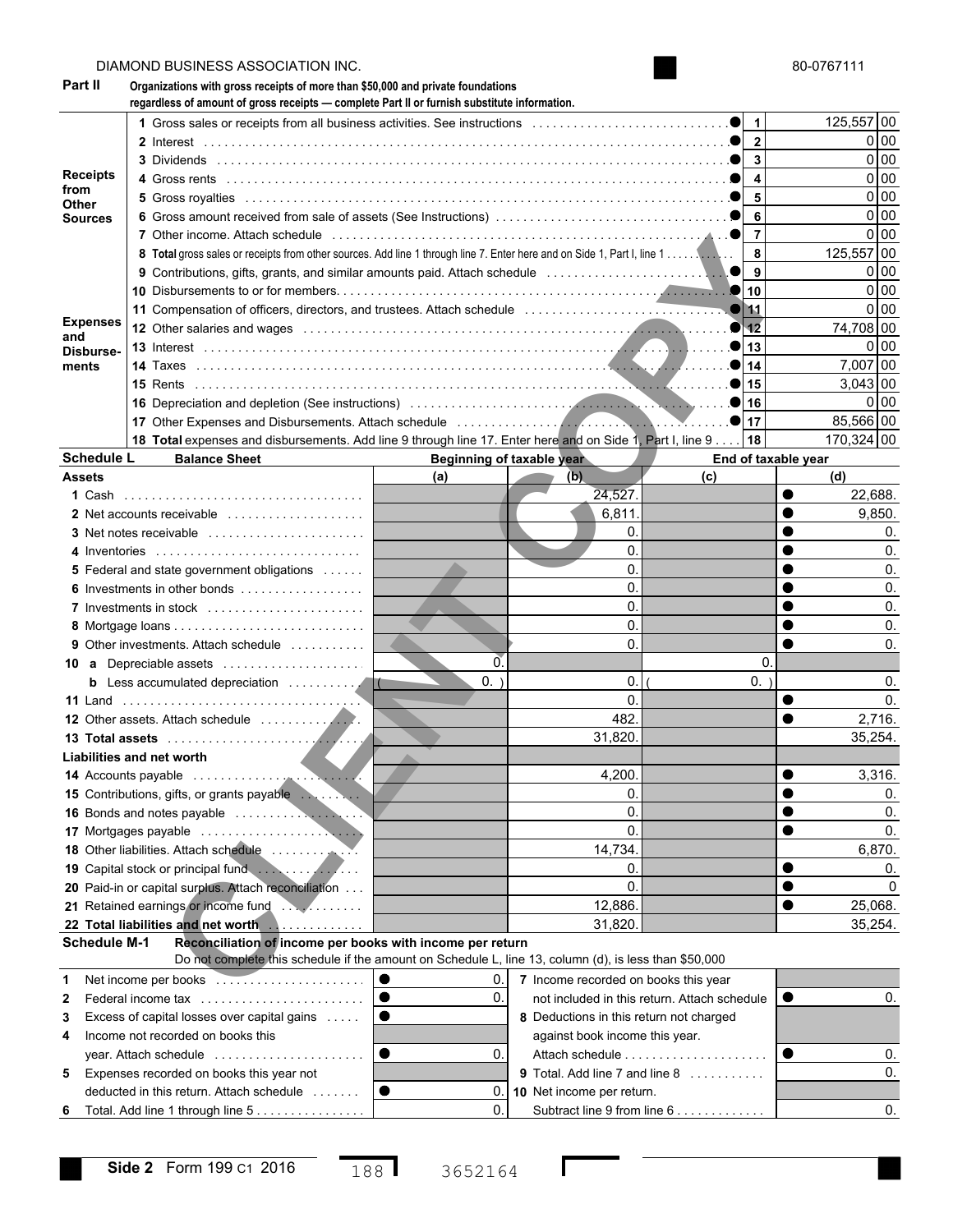## **Line 17, Part II (CA 199) - Other Deductions**

|                                                 | 638    |  |
|-------------------------------------------------|--------|--|
|                                                 |        |  |
|                                                 | 10.816 |  |
|                                                 | 2.130  |  |
|                                                 |        |  |
|                                                 | 299    |  |
|                                                 | 40.958 |  |
|                                                 | -3.983 |  |
|                                                 |        |  |
| <b>10 BANNER DESIGN. OUTREACH AND PROMOTION</b> | 20.412 |  |
| 11 DUES/SUBSCRIPTIONS.; INSURANCE; TELEPHONE;   | 6.330  |  |
| <b>12 Total</b>                                 | 85.566 |  |
|                                                 |        |  |

### **Line 12, Sch L (CA 199) - Other Assets**

| End<br>Beginning<br><b>DEPOSITS</b><br>482<br>$\mathbf 1$<br>2 PREPAID EXPENSES<br>2.716                                                                                                                                                                                                      |
|-----------------------------------------------------------------------------------------------------------------------------------------------------------------------------------------------------------------------------------------------------------------------------------------------|
|                                                                                                                                                                                                                                                                                               |
|                                                                                                                                                                                                                                                                                               |
|                                                                                                                                                                                                                                                                                               |
|                                                                                                                                                                                                                                                                                               |
|                                                                                                                                                                                                                                                                                               |
|                                                                                                                                                                                                                                                                                               |
|                                                                                                                                                                                                                                                                                               |
|                                                                                                                                                                                                                                                                                               |
|                                                                                                                                                                                                                                                                                               |
|                                                                                                                                                                                                                                                                                               |
| Total<br>482<br>2.716<br>10<br>. 10<br>the company of the company of the company of the company of the company of the company of the company of the company of the company of the company of the company of the company of the company of the company of the company<br>$\sim$<br>$\sim$<br>. |

# **Line 18, Sch L (CA 199) - Other Liabilities**

| 11 DUES/SUBSCRIPTIONS.; INSURANCE; TELEPHONE;<br>12 Total                                          | 11                  |           |
|----------------------------------------------------------------------------------------------------|---------------------|-----------|
|                                                                                                    |                     | 6,330     |
|                                                                                                    | 12                  | 85,566    |
|                                                                                                    |                     |           |
|                                                                                                    |                     |           |
|                                                                                                    |                     |           |
| Line 12, Sch L (CA 199) - Other Assets                                                             |                     |           |
|                                                                                                    | Beginning           | End       |
| 1 DEPOSITS                                                                                         | 482                 | $\pmb{0}$ |
| <b>PREPAID EXPENSES</b><br>2                                                                       | $\mathsf{O}\xspace$ | 2,716     |
| 3                                                                                                  |                     |           |
| 4                                                                                                  |                     |           |
| 5                                                                                                  |                     |           |
| 6                                                                                                  |                     |           |
| 8                                                                                                  |                     |           |
| 9                                                                                                  |                     |           |
| 10 Total<br>10<br>$\mathbf{r}$ and $\mathbf{r}$ and $\mathbf{r}$ and $\mathbf{r}$ and $\mathbf{r}$ | 482                 | 2,716     |
|                                                                                                    |                     |           |
| Line 18, Sch L (CA 199) - Other Liabilities                                                        | Beginning           | End of    |
|                                                                                                    | of Year             | Year      |
| DEFERRED REVENUE                                                                                   | 14,734<br>1         |           |
| DEFERRED REVENUE                                                                                   | 2<br>3              |           |
|                                                                                                    | 4                   | 6,870     |
|                                                                                                    | 5                   |           |
|                                                                                                    | 6                   |           |
|                                                                                                    | 7                   |           |
|                                                                                                    | 8                   |           |
| 10 Total                                                                                           | 9<br>14,734<br>10   | 6,870     |